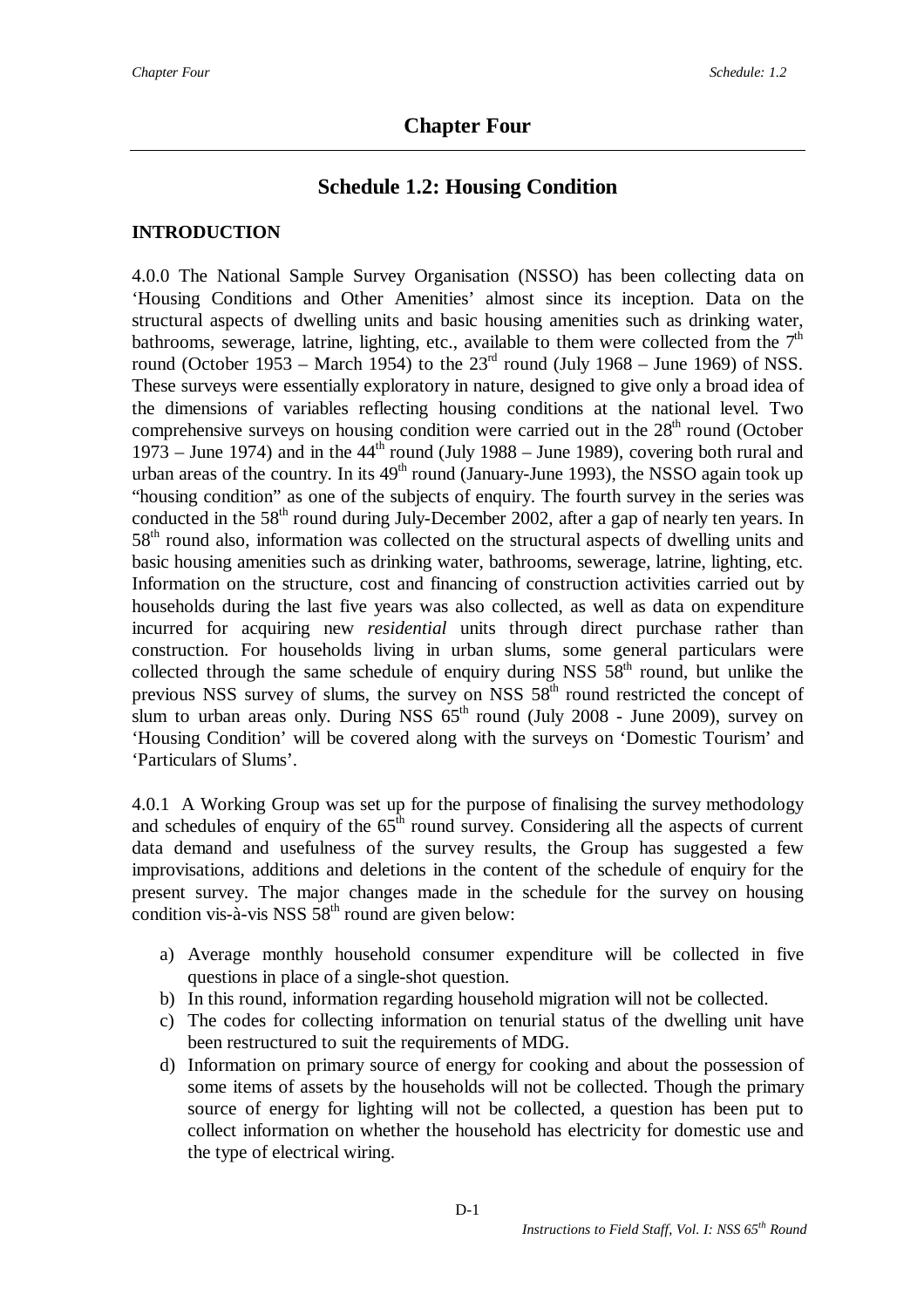- e) In NSS  $58<sup>th</sup>$  round, for households staying in a rented house, information was collected on i) year of taking on rent, ii) non-adjusted deposit paid, iii) whether the non-adjusted deposit paid was recoverable at the time of vacation of house, and iv) residential status of landlord. Imputed rent was also collected for households that stayed in houses that were not hired. In this round, information on monthly rent paid or payable for hired accommodation will only be collected.
- f) Information in respect of 'period since built' will be collected for households with own dwelling. Moreover, the information on 'year of start' and 'year of completion' will be collected only for the houses built during last 5 years.
- g) Instead of collecting information for at most two constructions at the 'present premises' and for at most two at 'elsewhere' initiated during the last 5 years, information will be collected for all constructions undertaken (completed and inprogress) during the last 365 days.
- h) Information on first-hand purchase of constructed house/flat at 'present premises' and 'elsewhere' during the last 365 days will be collected, instead of total expenditure incurred for acquiring new residential unit during last 5 years.
- i) The blocks for collecting information on 'particulars of dwelling/land owned elsewhere within the country' and 'some general particulars of slum dwellers' will not be canvassed.

4.0.2 For collecting and recording of household principal industry, NIC-2004 will be used. It is important to note that the industry Divisions 96 and 97 of NIC-2004 will not be used for the purpose of collection of information on industry of activity. The entire activities described under Division 97 are not under the production boundary of Indian System of National Accounts (ISNA) and are not also considered as economic activities in NSS survey. A part of the activities under Division 96 (viz., hunting and gathering, farming and the production of shelter), which is within the production boundary of ISNA, is also considered as economic activities in NSS surveys and the industry of these undifferentiated activities will be judged in the usual manner as is done now, by considering the industry in which major time is spent. Thus, this part of activities will get classified against the respective industries under divisions 01-14 relating to the primary sector or 45 relating to construction. The rest of Division 96 is outside the production boundary of ISNA and will not be considered as economic activity for NSS survey.

### **SUMMARY DESCRIPTION OF THE SCHEDULE**

4.0.3 In the present round, Schedule 1.2 on housing condition consists of 11 blocks. The first three blocks, viz. Blocks 0, 1 and 2, are used to record identification of sample households and particulars of field operations, as is the common practice in usual NSS rounds. Similarly, the last three blocks, viz., Blocks  $8, 9 \& 10$ , are again the usual blocks to record the remarks of investigator/senior investigator, comments by superintendent/ senior superintendent and comments by other supervisory officer(s), respectively. Block 3 will be for recording the household characteristics like household size, gender of the head of the household, principal industry and occupation, religion, social group, household type, land possessed, tenurial status of dwelling, area type in which the dwelling unit is located, maximum distance to the place of work normally travelled by any earner of the household, monthly per capita consumer expenditure, etc. Block 4 will be used for recording the particulars of living facilities, such as major source of drinking water, availability of bathroom, use of latrine, type of latrine, whether the household has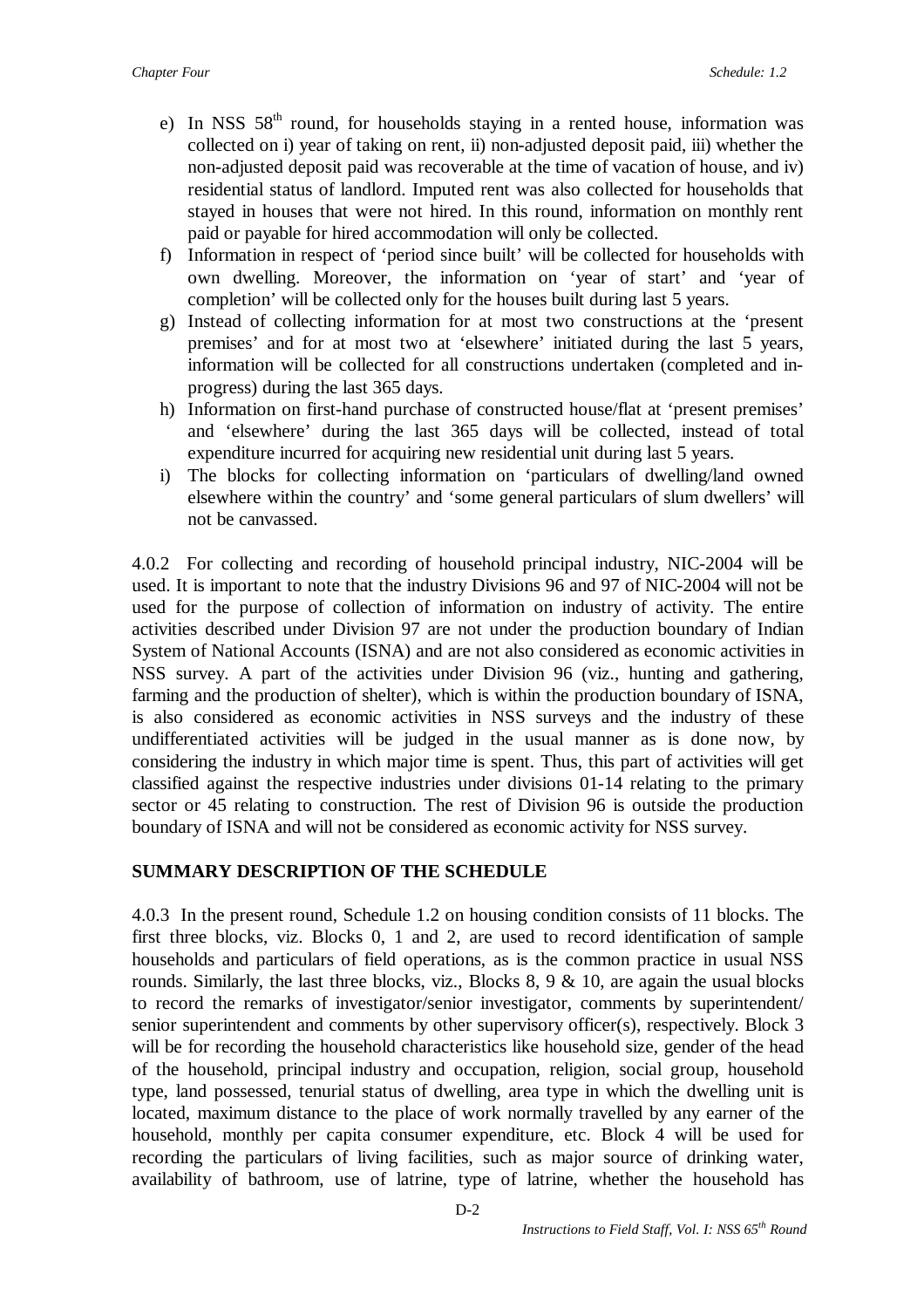electricity for domestic use, etc. Particulars of housing characteristics and micro environment, such as plinth area of the house, plinth level, use of house, period since built, condition of structure, drainage arrangement, etc, will be collected in Block 5. Block 6 is for collecting information on particulars of dwelling such as number of rooms, floor area of the dwelling, ventilation of the dwelling, total number of married couples in the household, kitchen type, floor type, wall type, roof type, etc. Particulars of construction and repair, undertaken by the households during the last 365 days, for residential purpose will be collected in Block 7. This will include cost of construction, source of finance and first-hand purchase of constructed house/ flat during the last 365 days.

### **Concepts and definitions**

4.0.4 Concepts and definitions for various terms used in this schedule have been discussed in Chapter One.

## **DETAILS OF SCHEDULE**

4.0.5 **Block 0: Descriptive identification of sample household:** This block is meant for recording descriptive identification particulars of the sample household and the sample village/block to which the sample household belongs. All the items in this block are selfexplanatory. Items 4 and 5 are applicable to rural areas only and a dash '-' will be put against these items in urban schedule. The name of the hamlet to which the sample household belongs will be recorded against the fifth item 'hamlet name'. On the other hand, for a sample village with no hamlet group selection, a dash (-) is to be recorded against this item. Item 6 is applicable to urban areas only and a dash (-) will be put against this item in rural schedules. The name of the head of the household will be recorded in item 7 and the entry against the last item (item 8), viz., 'name of informant', will be the name of the principal informant, i.e., the person from whom the bulk of the information is collected.

4.1.0 **Block 1: Identification of sample household:** The identification particulars of the sample household are to be recorded against items 1, 4 to 15. The entries against items 2 and 3 are already printed in the schedule. Items 1 and 4 to 12 will be copied from the relevant items of block 1 of Schedule 0.0.

4.1.1*Item 13***:** *Hamlet group/sub-block number***:** The entry against this item will be either 1 or 2 whenever hamlet-group or sub-block has been formed in the selected village or urban block. Otherwise, the entry against this item will always be 1. This information will be obtained from the heading of block 5 of schedule 0.0 where the hamlet-group or sub-block number has been recorded.

4.1.2*Item 14***:** *Second stage stratum number***:** This will be taken from headings of columns (23) to (25) of block 5 of schedule 0.0. Entries will be any of 1, 2 or 3 depending upon the second stage stratum number to which the sample household belongs.

4.1.3 *Item 15***:** *Sample household number***:** This is same as the order of selection of the sample household and will be copied from columns (23) to (25) of block 5 of schedule 0.0.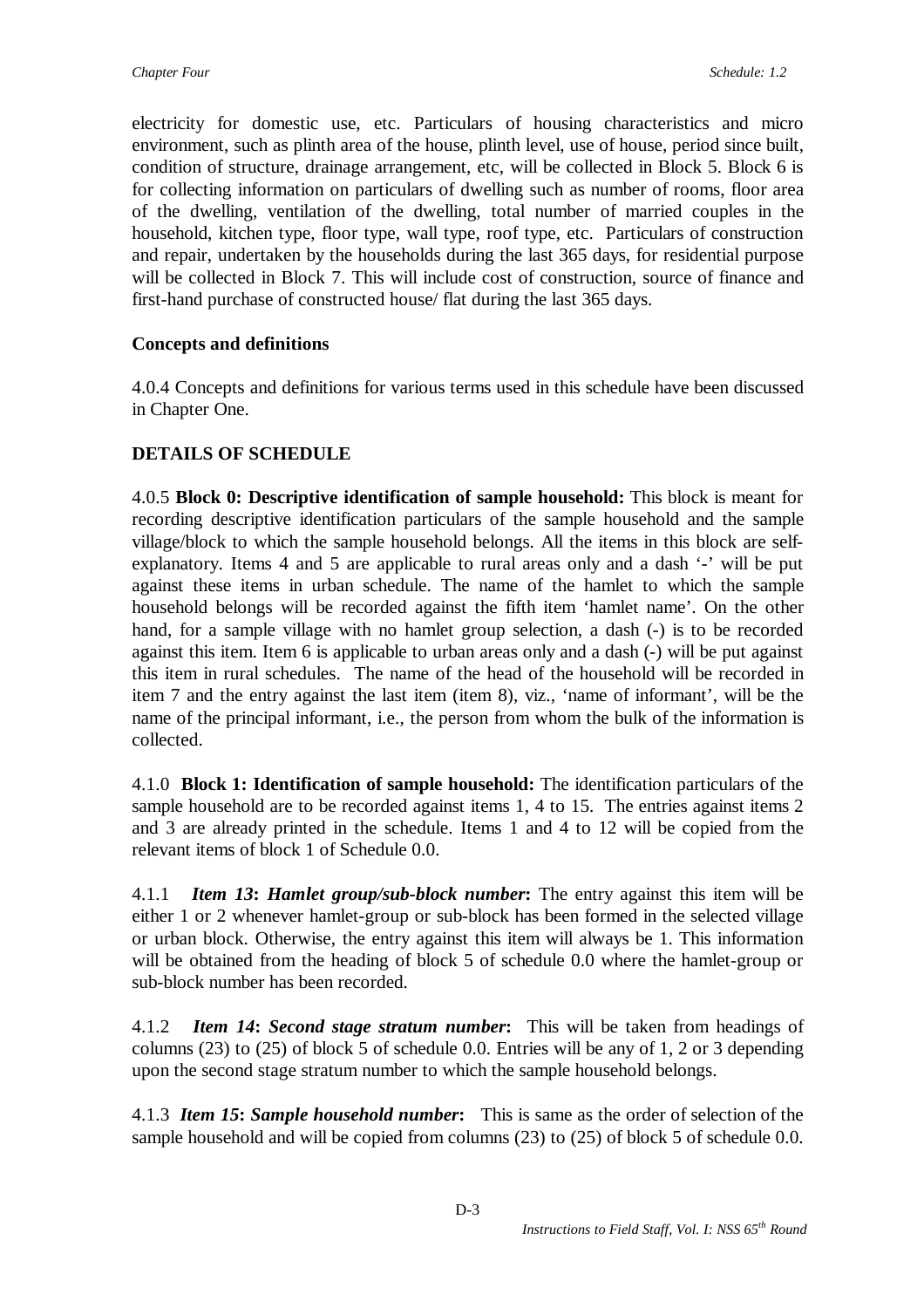4.1.4 *Item 16***:** *Informant's relation to head (code)***:** Information in this schedule will be collected from the usual members of the household. The informant will be the household member who provides bulk of the information for the selected household. In case, the household members of the selected household could not provide bulk of the information, the household will be substituted by another household. Informant's relation to the head of the household will be ascertained and recorded in codes in this item. The relevant codes to be used are:

> head of household ……………… 1 other member(s) of household …. 2

4.1.5*Item 17***:** *Response code***:** This item will be filled in after collecting information for all items in the schedule. The entry is to be made in terms of codes on the basis of the impression formed by the investigator regarding the overall response of the informant. The codes, to be used, are:

|                     | informant co-operative and capable     |  |               |
|---------------------|----------------------------------------|--|---------------|
|                     | informant co-operative but not capable |  | $\mathcal{L}$ |
| informant busy<br>3 |                                        |  |               |
| informant reluctant |                                        |  |               |
| others              |                                        |  |               |

4.1.6*Item 18***:** *Survey code***:** Whether the originally selected sample household or a substituted household has been surveyed will be indicated against this item by recording code '1' if the originally selected household has been surveyed and code '2' if the substitute household has been surveyed. If neither the originally selected household nor a substitute household could be surveyed, i.e., if the sample household is a casualty, code '3' will be recorded. In case of a casualty, only the blocks 0, 1, 2, 8, 9 and 10 are to be filled up and on the top of the front page of the schedule the word 'CASUALTY' will be written in block capitals.

4.1.7 *Item 19***:** *Reason for substitution of original household (code)***:** For an originally selected sample household, which could not be surveyed, irrespective of whether a substituted household could be surveyed or not, the reason for not surveying the original household will be recorded against item 19 in terms of codes. The codes are:

| informant                      | busy |  |
|--------------------------------|------|--|
| members away from home         |      |  |
| informant non-cooperative<br>3 |      |  |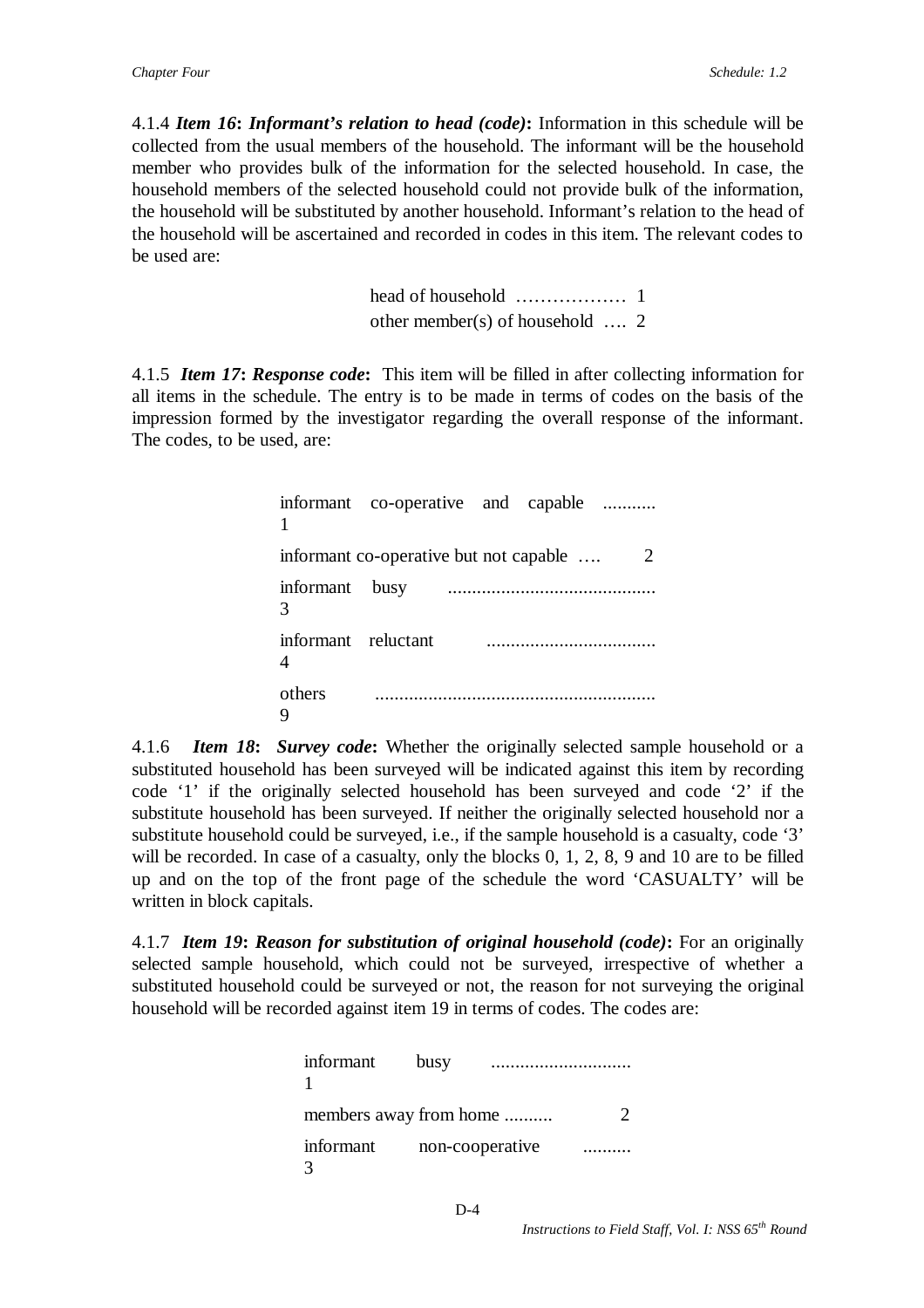others .......................................... 9

This item is applicable if the entry against item 18 is either 2 or 3. Otherwise, this item is to be left blank.

4.2.0 **Block 2: Particulars of field operations:** The identity of the investigator/ senior investigator, superintendent/senior superintendent, other supervisory officer associated, date of survey/ inspection/ scrutiny of schedules, despatch, etc., will be recorded in this block against the appropriate items in the relevant columns. Person codes of field officials are to be recorded against item 1(ii) (for central sample only). If the schedule is required to be canvassed for more than one day, the first day of survey is to be recorded against the item serial number 2 (i). Additional sheet(s) of block 7, if used, is to be firmly tagged with the schedule and number of sheets used to be recorded against item 3 of this block.

4.2.1 *Item 4: Total time taken to canvass schedule 1.2 (in minutes)*: Total time taken to canvass schedule 1.2, will be recorded in item 4 in whole number in minutes. The time required to canvass the schedule should be the actual time taken to canvass the schedule and will not include the time needed by the investigator/ senior investigator to finalise the schedule.

4.2.2 *Item 5: Whether the schedule contains remarks? (yes –1, no-2):* In blocks 8, 9 and 10, remarks of (i) investigator/ senior investigator, (ii) superintendent / senior superintendent and (iii) other supervisory officer are to be recorded when some difficulty is encountered in collection of data or if some of the items of information seem doubtful in nature. Besides the remarks blocks, sometimes remarks are also recorded in the available blank spaces in the schedules. These remarks may help to make proper assessment of the entries made in the schedule. Entry will be 1 in column 3/4/5 of item 5 if relevant remarks are recorded, else entry will be 2. If remarks have been recorded in block 8, entry will be 1 against column 3, otherwise entry will be 2. Similarly, entry will be 1 in column 4, if remarks are made in block 9/10. If remarks are recorded elsewhere in the schedule, entry will be 1 in column 5; else entry in column 5 will be 2.

4.3.0 **Block 3: Household characteristics:** Block 3 will be for recording the household characteristics like household size, gender of the head of the household, principal industry and occupation, religion, social group, household type, tenurial status of dwelling, land possessed, area type in which the dwelling unit is located, maximum distance to the place of work normally travelled by any earner of the household, monthly per capita consumer expenditure, etc.

4.3.1 *Items 1 to 3: Household size*: Household size is to be recorded in these items. The total number of male (including eunuch), female and total members of the household will be recorded in items 1, 2 and 3, respectively.

4.3.2 *Item 4: Gender of the head of the household*: In this item, gender of the head of the household will be recorded. Code 1 will be recorded if the head of household is male and code 2 will be recorded if the head of the household is female. If the head of household is eunuch, code '1' will also be recorded.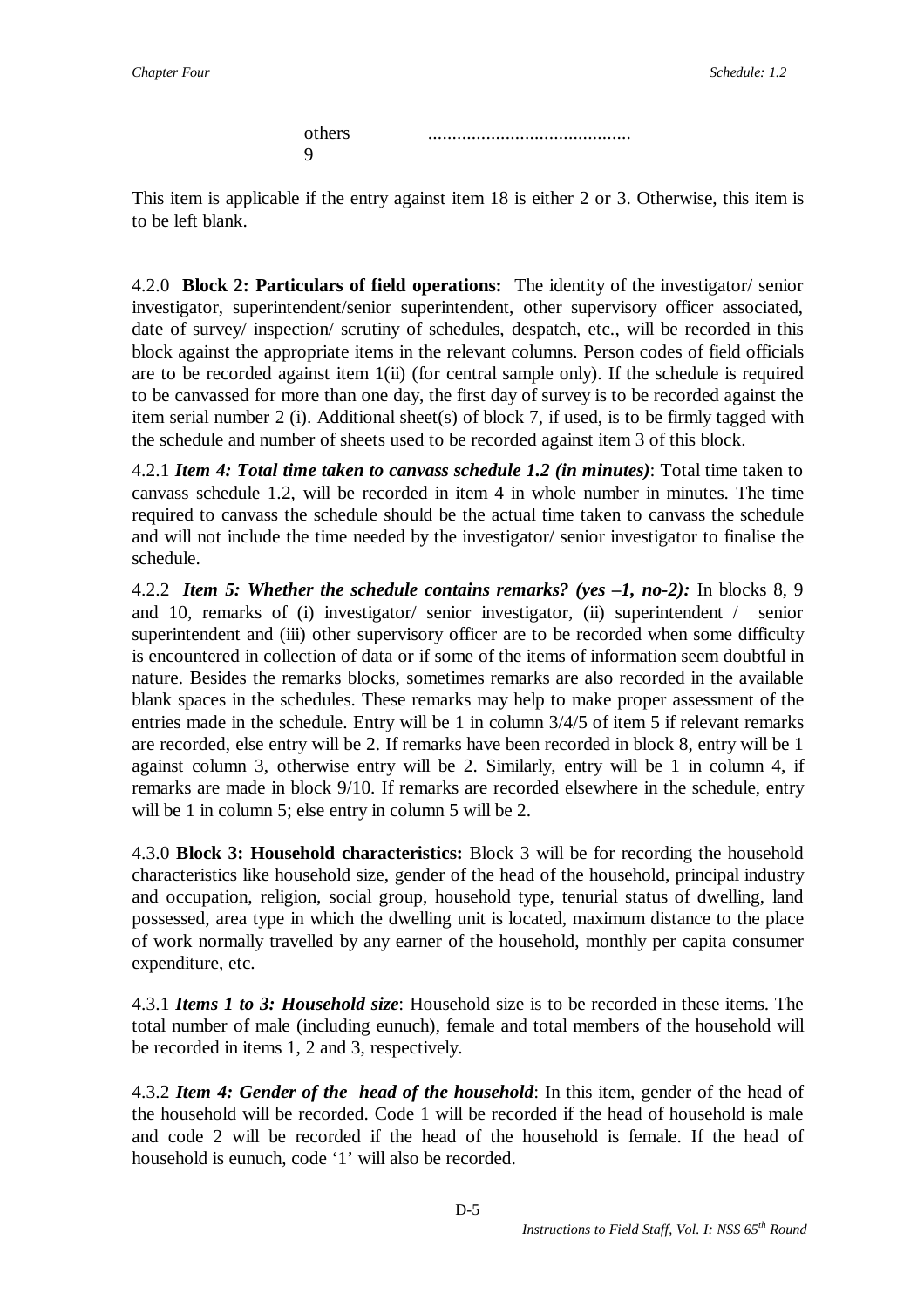4.3.3 *Item 5***:** *Principal industry (NIC-2004)***:** The description of the principal household industry will be recorded in the space provided. The appropriate five-digit industry code of the NIC-2004 is to be recorded against 5 cells provided for recording NIC codes putting one digit in each cell. For households deriving income from non-economic activities only, (e.g. for a household where income is derived only from pension/ begging/ prostitution, etc.) a dash (-) may be put against this item with appropriate remarks in Block 8.

4.3.4 *Item 6***:** *Principal occupation (NCO-2004)***:** The description of the principal household occupation will be recorded in the space provided. The appropriate three-digit occupation code of the NCO-2004 is to be recorded against 3 cells provided for recording the NCO codes putting one digit in each cell. For households deriving income from noneconomic activities only, a dash (-) may be put against this item.

4.3.4.1 The procedure for determining principal industry and principal occupation of the household has been discussed in Chapter One.

4.3.5 *Item 7***:** *Household type***:** For the **rural** areas, the selected household will be assigned appropriate type code out of the following five different household type codes:

| rural labour:                                              |  |
|------------------------------------------------------------|--|
|                                                            |  |
| other labour $\dots \dots \dots \dots \dots \dots \dots$ 3 |  |
|                                                            |  |
| others                                                     |  |
|                                                            |  |

For **urban** areas, the household type codes are as follows:

| self-employed $\dots\dots\dots\dots\dots\dots\dots$ | casual labour $\dots \dots \dots \dots$      |
|-----------------------------------------------------|----------------------------------------------|
| regular wage/salary earning2                        | others $\dots \dots \dots \dots \dots \dots$ |

4.3.5.1 Procedure for assigning household type codes in rural and urban sectors has been given in Chapter Three.

4.3.6 *Item 8***:** *Religion***:** The religion of the household will be recorded against this item in codes. If different members of the household claim to belong to different religions, the religion of the head of the household will be considered as the religion of the household. The codes are:

| Hinduism $\dots \dots \dots 1$ |  |  |
|--------------------------------|--|--|
|                                |  |  |
| Christianity  3                |  |  |
| Sikhism $\ldots$ 4             |  |  |

4.3.7 *Item 9***:** *Social group***:** Whether the household belongs to scheduled tribe, scheduled caste or other backward class will be indicated against this item in terms of the following codes: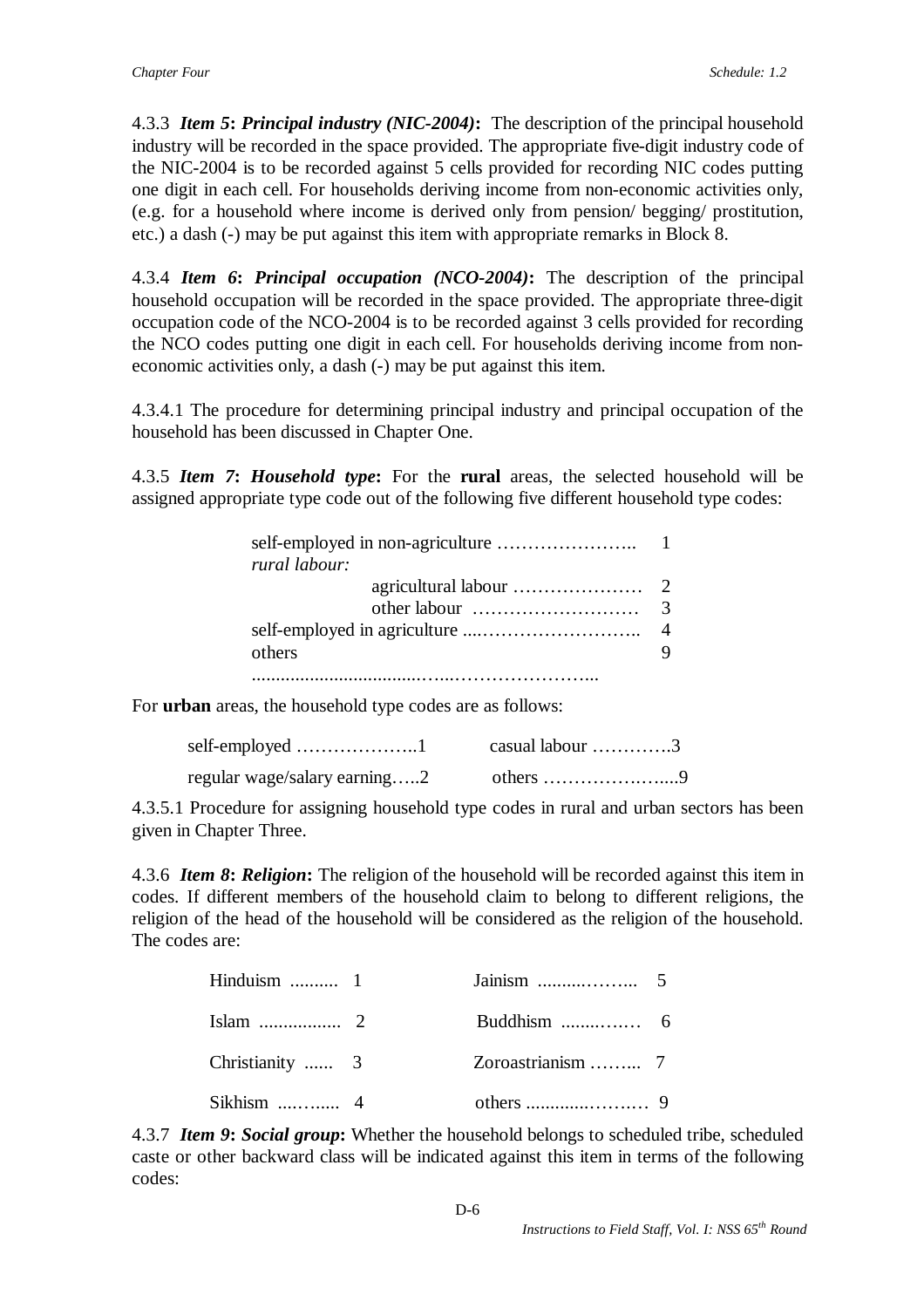| scheduled tribe         |   |
|-------------------------|---|
| scheduled caste         | 2 |
| other backward class  3 |   |
| others                  |   |

Those who do not come under any one of the first three social groups will be assigned code 9. In case, different members belong to different social groups, the social group to which the head of the household belongs will be considered as the 'social group' of the household.

4.3.8 *Item 10***:** *Land possessed as on date of survey***:** Land possessed is given by land owned (including land under 'owner like possession') + land leased in – land leased out + land held by the household but neither owned nor leased in (e.g., encroached land). The area of land possessed by the household within the country only as on the date of survey will be worked out in hectares and the relevant code corresponding to the area of land is to be recorded against this item. The codes are:

| class interval (in hectare)             | code | class interval (in<br>hectare) | code |
|-----------------------------------------|------|--------------------------------|------|
|                                         |      |                                |      |
|                                         |      | $3.01 - 4.01$                  | - 08 |
|                                         |      |                                |      |
|                                         |      |                                |      |
|                                         |      | greater than or equal to       | 12   |
| $1.01 - 2.01$                           | 06   |                                |      |
| <b>Note:</b> 1 acre = $0.4047$ hectare, |      | 1 hectare=10,000 square metre  |      |

If the sample household does not possess any land, a dash '-' may be entered against this item.

4.3.9 *Item 11***:** *Tenurial status of dwelling* **:** Information in respect of the tenurial status of the dwelling unit will be recorded against this item in codes. The codes are:

|  | owned: |                                            |  |
|--|--------|--------------------------------------------|--|
|  |        |                                            |  |
|  |        |                                            |  |
|  | hired: |                                            |  |
|  |        | hired dwelling units with written $\alpha$ |  |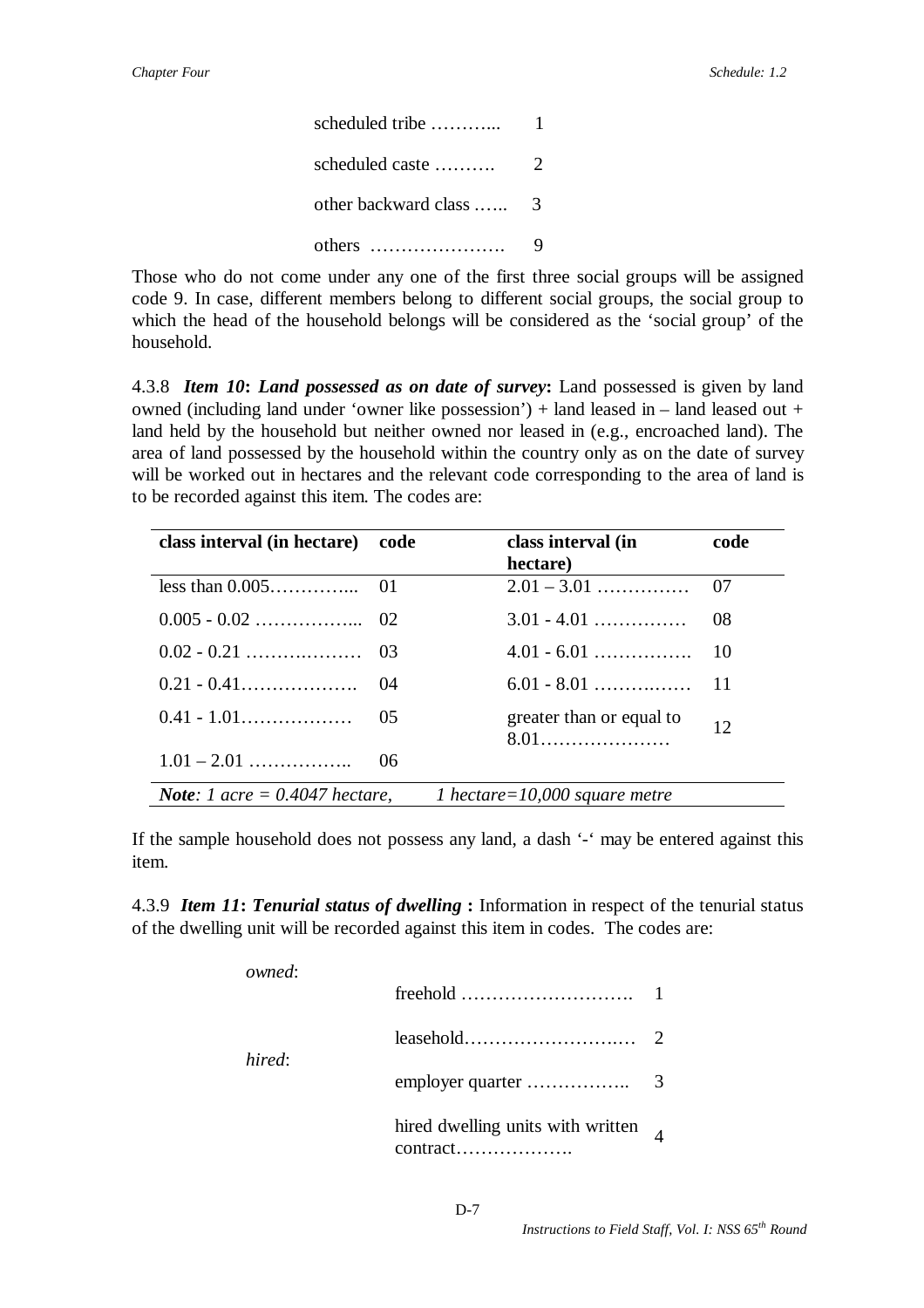|             | hired dwelling units without $\epsilon$<br>written contract |  |
|-------------|-------------------------------------------------------------|--|
| others      |                                                             |  |
| no dwelling |                                                             |  |

A dwelling unit is considered to be 'owned' by the sample household if permanent heritable possession with or without the right to transfer the title is vested in a member or members of the household. Dwelling units in owner-like possession under long term lease or assignment is also considered as owned. If the sample household has the right of permanent heritable possession of the dwelling unit with or without the right to transfer the title, such dwelling units will be considered as 'freehold' and code 1 will be recorded. Dwelling units held under special conditions such that the holder does not possess the title of ownership of the dwelling unit but the right for long term possession of the dwelling unit (e.g., dwelling units possessed under perpetual lease, hereditary tenure and long term lease for 30 years or more) will be considered as being 'leasehold' and for such type of dwelling units code 2 will be considered. If the dwelling unit, in which the sample household lives, is provided by an employer to a member of the sample household, such dwelling units will be considered as 'employer quarter' and code 3 will be assigned. If the dwelling is taken on rent, by the sample household, which is payable at monthly, quarterly or any other periodic intervals or on lease, for a period of less than 30 years, it will be treated as a hired dwelling. It may be noted that a hired dwelling unit may be free of rent also. If the sample household had taken the dwelling unit in rent with written contract with its owner, for such dwelling unit, code 4 will be entered. On the other hand, if the sample household lives in a hired dwelling unit without a written contract with the owner of the dwelling unit, code 5 will be entered for such dwelling unit. Households living more or less regularly, under bridges, in pipe, etc., in purely temporary flimsy improvisations built by the roadside (which are liable to be removed any moment), are considered to have no dwellings and for such households code 6 will be recorded against this item. Code 9 will be entered in all other types of possession of the dwelling unit (e.g., encroached one).

4.3.10 *Item 12: If entry 1 to 5 or 9 in item 11, area type in which the dwelling unit is located*: For those who are living in houses (i.e., excluding those with no dwelling: code 6 in item 11), information on the type of area in which the dwelling unit is located will be recorded against this item in terms of codes. The codes are:

| notified slum       |               |
|---------------------|---------------|
| non-notified slum   |               |
| squatter settlement | $\mathcal{R}$ |
|                     |               |

#### **For households in rural areas, code 9 will only be recorded.**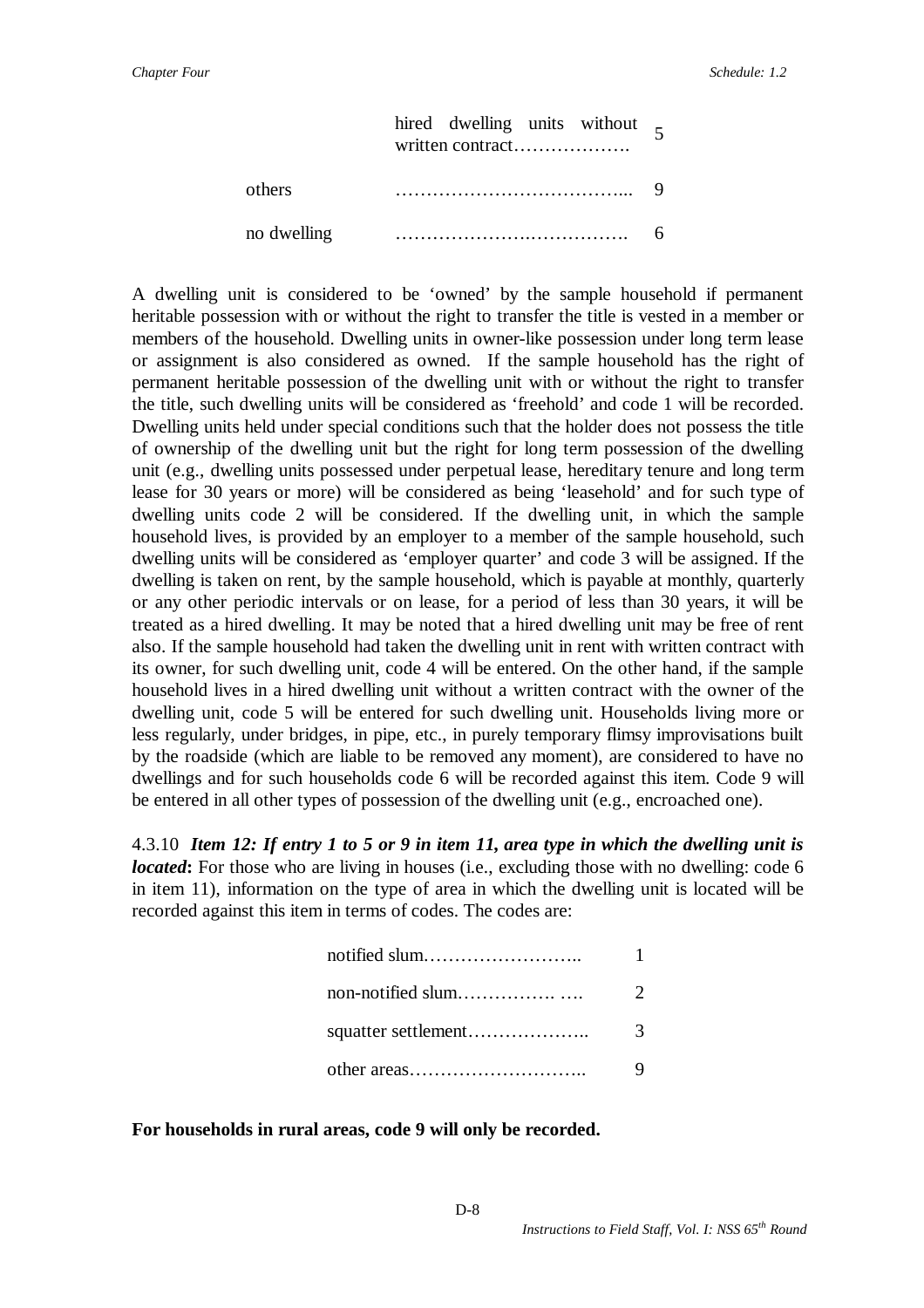4.3.10.1 To collect this information, apart from the informant belonging to the sample household, some knowledgeable persons of the locality may have to be contacted.

4.3.10.2 In case the dwelling unit is situated in a slum area, then code 1 will be recorded if the area is notified as a slum by the municipality or other competent authorities; otherwise code 2 will be recorded. Sometimes an area develops into an unauthorised settlement with unauthorised structures put up by "squatters". Such an area, if not notified as a slum area by the competent authorities will be considered as a "squatter settlement" and dwelling units located in such an area will get code 3. For all other areas, code 9 will be recorded against this item.

4.3.11 *Item 13: Maximum distance to the place of work normally travelled by any earner of the household (code):* Information for this item will be collected with a reference period of last 365 days. A household member with earning either from **economic** activities and/or from **non-economic** activities will be considered as an earner in the household. Place of work will refer to the place where the activities, considering both the economic and non-economic activities together, are performed by the earners. Distance will mean the one way actual distance from residence to the place of work normally travelled by the earner. For a household with a single earner, there will not be any problem in ascertaining the maximum distance normally travelled to the place of work by him/her. In case there is more than one earner in a household, the distance will be the maximum distance travelled by any earner. The relevant codes for this item are:

| <i>travelled a distance of:</i> |  |
|---------------------------------|--|
|                                 |  |
|                                 |  |
|                                 |  |
|                                 |  |
|                                 |  |
|                                 |  |

However, for the pensioners, remittance recipients and rentiers, who may travel certain distances to collect money from the banks or post offices or from the tenants, code 1 will always be entered. For persons, whose place of work is not fixed, e.g., hawkers, casual workers, mobile trade, beggars, etc., the distance normally travelled from residence to the farthest point of his/her area of operation may be considered for assigning codes in this item. In all the situations, the distance normally travelled from residence to the farthest point of his/her place of activity will be ascertained and the relevant code will be entered.

4.3.12 *Items 14 to 19: Household consumer expenditure:* The household consumer expenditure during the last 30 days is to be ascertained through 5 questions and recorded in whole number of rupees in the following items:

item 14: purchase, item 15: home produced stock, item 16: receipts in exchange of goods and services, item 17: gifts and loans,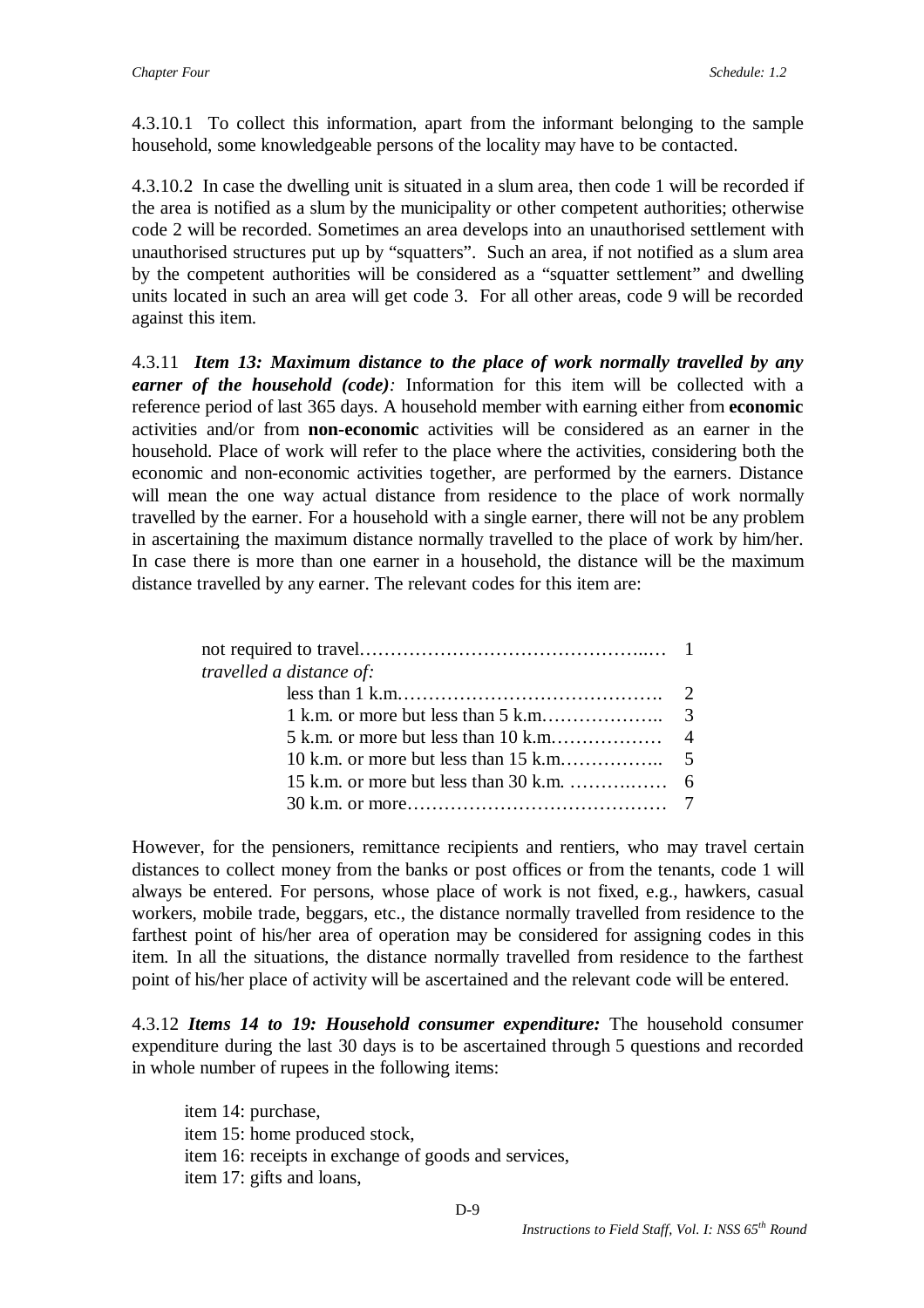item 18: free collection,

In item 19 total of the entries in items 14 to 18 will be recorded.

4.3.12.1 Detailed procedure for ascertaining household consumer expenditure through these five questions is given in Chapter Three.

4.4.0 **Block 4: Particulars of living facilities:** In block 4, information relating to housing amenities, such as major source of drinking water, facility of bathroom, use of latrine, type of latrine, whether the household has electricity for domestic use, etc., will be collected.

4.4.1 *Item 1: Major source of drinking water (record the two most often used sources against cell 1 and cell 2 in descending order of uses***)***:* In item 1, information in respect of the household's major source of drinking water during the last 365 days will be collected. Since a household may use more than one source of drinking water, provision has been made to record two such sources in column 3 of item 1 against cell 1 and cell 2, respectively. Entry in cell 1 will relate to that source of drinking water which is used most by the household and in cell 2, entry will relate to the second most used source of drinking water. However, if a household has only one source of drinking water, the relevant entry will be made against cell 1, and a dash (-) may be put in cell 2.

The relevant codes are:

|                 | Λ1 |
|-----------------|----|
|                 | 02 |
|                 | 03 |
| well:           |    |
|                 | 04 |
|                 | 05 |
|                 | 06 |
| other tank/pond | 07 |
|                 | 08 |
|                 | 10 |
|                 | 11 |
|                 | 19 |

Drinking water packaged in bottles, pouches, and similar containers will be classified as bottled drinking water. Generally this packaged drinking water meets certain safety standards and are considered safe for drinking. However, tap water, well water, etc., kept by households in bottles, for convenience, will not be treated as bottled drinking water. If bottled drinking water is major source of drinking water, code 01 will be appropriate. If an arrangement is made by corporation, municipality, panchayat or other local authorities or any private or public housing estate or agency to supply water through pipe for household uses and if the sample household is availing such facility, then code 02 will be appropriate. Drinking water carried through pipe from sources like well, tank, river, etc., by the owner / occupants only for convenience of the household, however, will not be treated as tap water. Instead, such a source will get the code appropriate to the actual source from which water is carried through pipe. A well is considered as protected if has generally the following protective measures to lower the risk of contamination: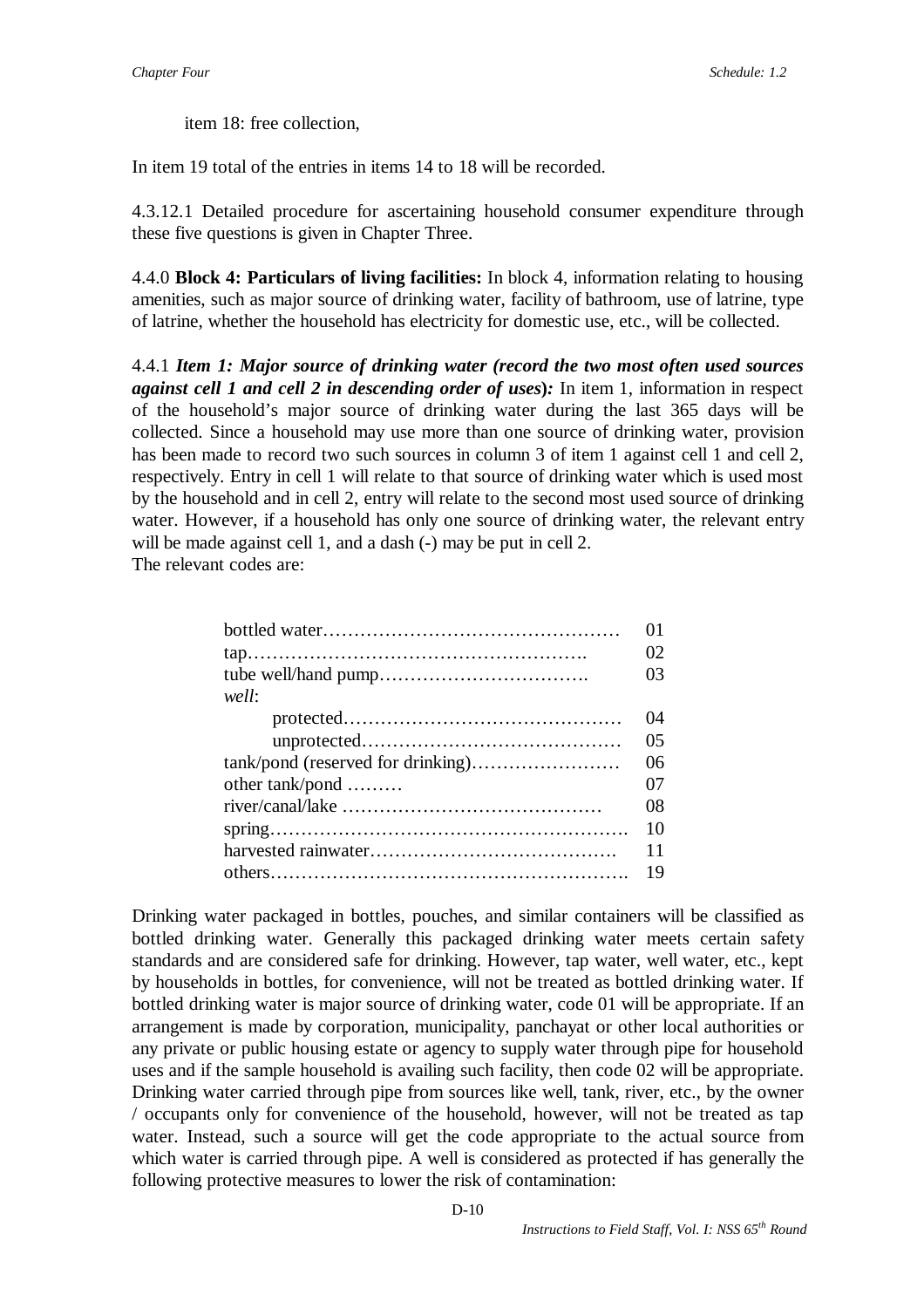- 1) A headwall around the well with a properly fitting cover
- 2) A concrete drainage platform around the well with a drainage channel
- 3) A handpump or bucket with windlass

A well which does not have protective measures to lower the risk of contamination will be considered as unprotected well. Rainwater harvesting is the gathering or accumulating and storing of rainwater. Traditionally, rainwater harvesting has been practised in arid and semi-arid areas, and has provided drinking water, domestic water, water for livestock, etc. When harvested rainwater is used as a major source of drinking water code 11 will be applicable. The other codes are self-explanatory.

4.4.2 *Item 2: Whether availability of drinking water from the first source (most often used source) is sufficient throughout the year?:* This information will be collected in respect of the 'most often used source' recorded against cell 1 of item 1. For collecting this information, the investigator will have to depend on the judgement of the informant. Code 1 will be recorded if the reply is affirmative; otherwise code 2 will be recorded.

4.4.3 *Item 3: If code 2 in item 2, during which calendar months of the year availability of drinking water was not sufficient?:* For the households which did not get sufficient drinking water throughout the year from the first source (most often used source), information will be collected regarding the calendar months of the year during which availability of drinking water was not sufficient from the first source. 12 cells have been provided against this item to record information for all the 12 calendar months of the year. Each cell is earmarked, with the name of the month written at the top of the cell to enter the code for eligible month. Code '1' will be recorded in the cell for the calendar month if availability of drinking water was not sufficient in that month. The cell(s) corresponding to the calendar month(s) will be left blank for which availability of drinking water was not considered not sufficient during the year. Thus, if a particular household had two sources of drinking water, say, 'tube well' and 'spring', with 'tube well' being the first source (most used source) and the household did not get sufficient drinking water from 'tube well' for the months of May, June, July and December, the entries in the cells for item 3 will be as follows:

| if code 2 in item 2, during which                                                 | Jan | Feb | Mar | Apr | May        | Jun |
|-----------------------------------------------------------------------------------|-----|-----|-----|-----|------------|-----|
| calendar months of the year availability<br>of drinking water was not sufficient? |     |     |     |     |            |     |
| (record '1' against the applicable)                                               | Jul | Aug | Sep | Oct | <b>Nov</b> | Dec |
| month(s) and rest of the months to be<br>left blank)                              |     |     |     |     |            |     |

4.4.4 *Item 4: Facility of drinking water:* For the households with more than one sources of drinking water recorded in item 1, the information for this item will relate to the first source (most often used source). Information as to whether the household's first source of drinking water is for its exclusive use or is shared with other households/community will be indicated in codes. The codes are:

household's exclusive use .. .......................... 1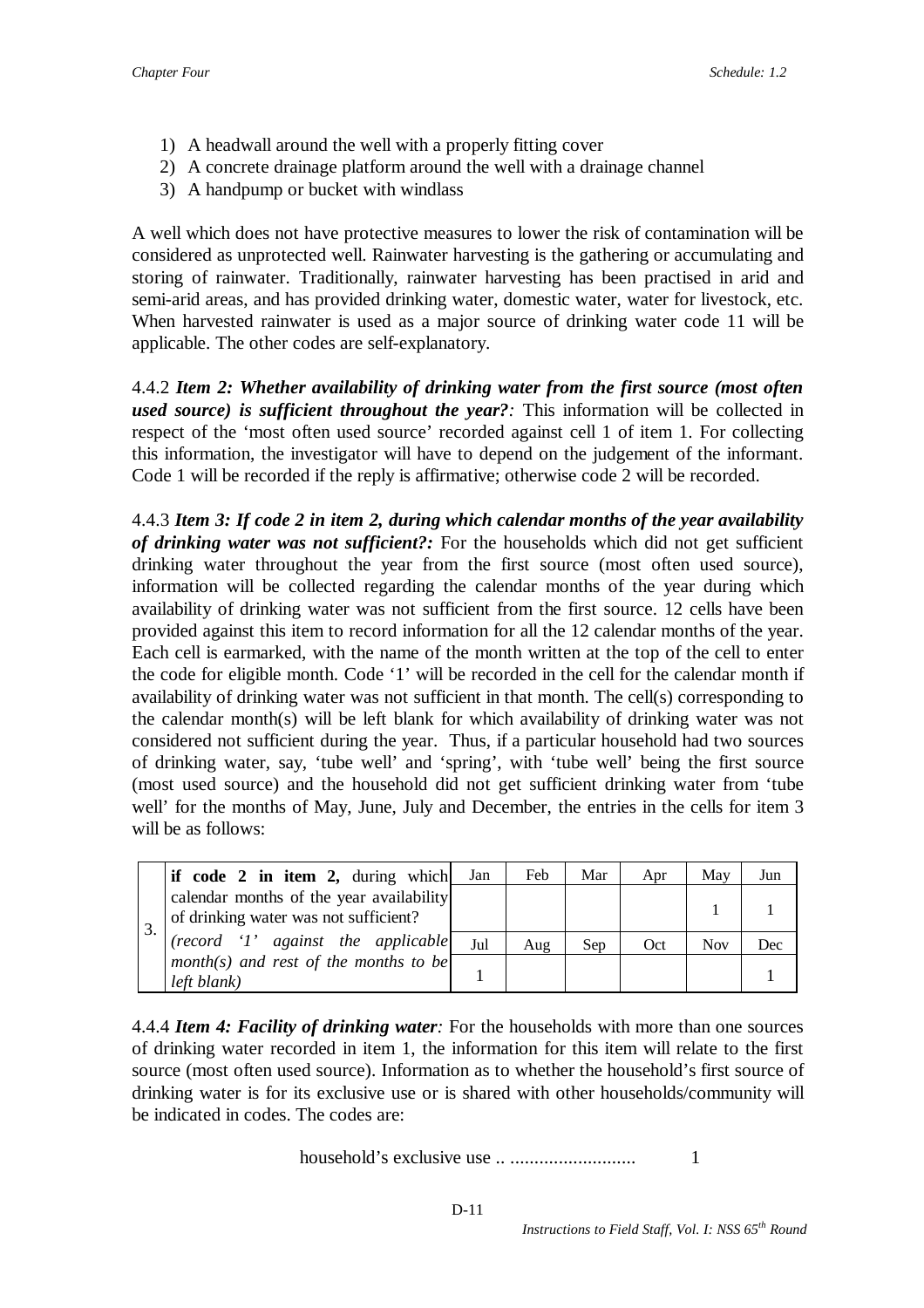| common use of households in the building  2 |  |
|---------------------------------------------|--|
|                                             |  |
|                                             |  |

If the source is for the exclusive use of the household, code 1 will be recorded. If the source is shared by the household with one or more households in the building, code 2 will be recorded. If the source is for community use, i.e., for use of households in the locality, code 3 will be recorded. If the source of drinking water is shared by and restricted to a few households in the locality or in other situations, code 9 will be entered.

4.4.5 *Item 5: Distance to the source of drinking water:* For the households with more than one sources of drinking water recorded in item 1, the information for this item will relate to the first source (most often used source). The distance to the first source of drinking water from the dwelling unit will be ascertained and recorded in codes. The codes are:

| within                   | $dwelling$ 1 |  |
|--------------------------|--------------|--|
|                          |              |  |
| <i>outside premises:</i> |              |  |
|                          |              |  |
|                          |              |  |
|                          |              |  |
|                          |              |  |

If the source of drinking water is within the dwelling unit, code 1 will be recorded. When the source is outside the dwelling but within the premises of the dwelling unit, code 2 will be recorded. In the other cases, i.e., when the source is outside the premises, the distance of the source from the dwelling unit will be ascertained and appropriate distance code will be entered.

4.4.6 *Item 6: Facility of bathroom:* Information about the bathroom facility available to the members of the household will be indicated against this item in codes. The codes are:

*bathroom*:

|  | $\mathcal{D}$ |
|--|---------------|
|  | $\mathcal{R}$ |

If the dwelling unit does not have a bathroom in its premises, code 3 will be recorded. If the dwelling unit has one or more bathrooms attached to the dwelling unit (i.e., with direct access from its rooms, veranda or corridor) code 1 will be recorded. If the bathroom is in a structure separated from the main building which also contains rooms used for living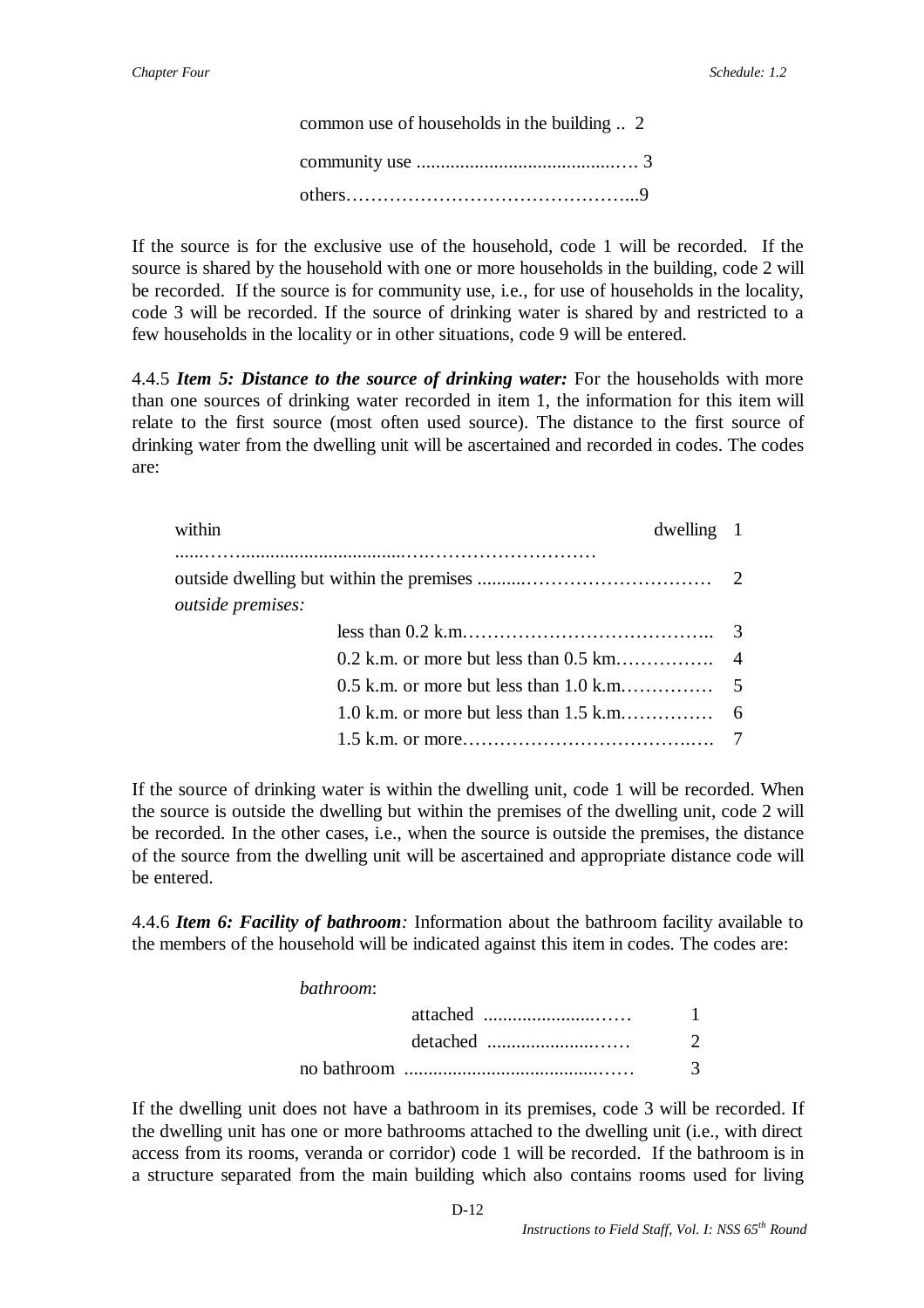purposes, 1 will also be the appropriate code. On the other hand, if it has a bathroom in its premises but not attached to dwelling unit, code 2 will be recorded. An enclosed area without a roof used for bathing purposes, or any living room / kitchen used for bathing purpose will not be considered a bathroom for that dwelling.

4.4.7 *Item 7: Distance from the bathing place:* The distance of the bathing place from the dwelling unit will be ascertained and entered against this item in codes. If the household members use more than one bathing place, the one used by majority of the members will be its bathing place. An enclosed area without a roof used for bathing purposes will also be considered as a bathing place, but not as a bathroom. The relevant codes are:

| within                   | $dwelling$ 1 |  |
|--------------------------|--------------|--|
| <i>outside premises:</i> |              |  |
|                          |              |  |
|                          |              |  |
|                          |              |  |
|                          |              |  |
|                          |              |  |

To facilitate data collection, the code structures for item 7 and item 5 have been kept same. It may be noted that code 1 in this item is applicable for the sample households with code 1 in item 6 (i.e., if the sample household has attached bathroom) and code 2 in this item is applicable for the sample households with code 2 in item 6 (i.e., if the sample household has detached bathroom). Codes 3 to 7 are applicable for those sample households which does not have bathroom.

4.4.8 *Item 8: Use of latrine***:** In this item information will be collected about whether the household's latrine facility is for its exclusive use or shared with one or more households in the building or for use of households in the locality or whether the household does not have access to latrine facility. The codes relevant for are as follows:

| -1 |
|----|
|    |
|    |
|    |

If the latrine facility is for the exclusive use of the household, code 1 will be recorded. If the latrine facility is shared by the household with one or more households in the building, code 2 will be recorded. If the latrine facility is for use of the households in the locality, or is for a specific section of people, code 3 will be recorded. If the household does not have access to latrine facility, i.e., if its members use open area as latrine, code 4 will be entered.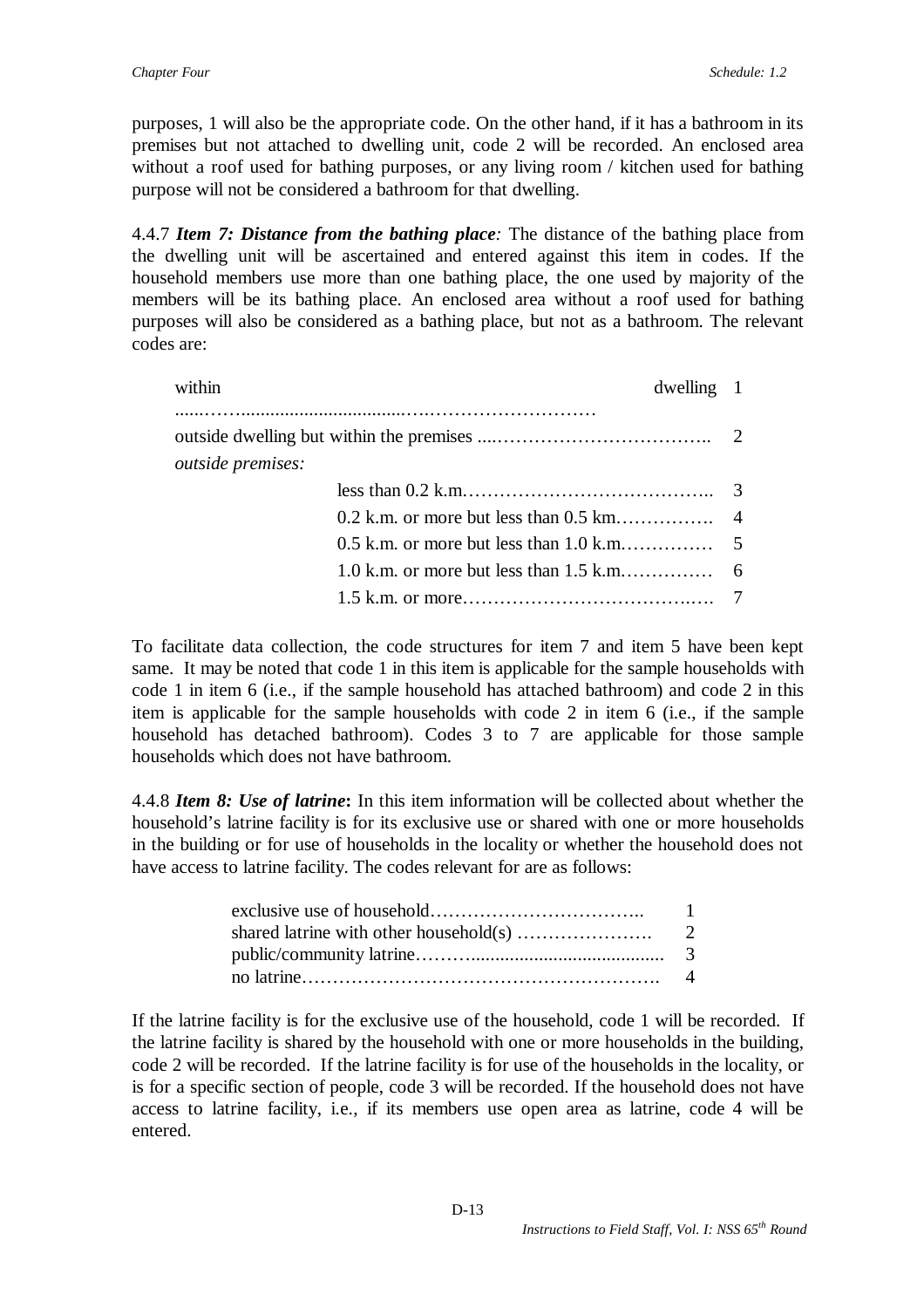4.4.9 *Item 9: If code 1, 2 or 3 in item 8, type of latrine:* For the households who have access to latrine (i.e., if entry is 1, 2 or 3 in item 8), the type of latrine used by the household will be recorded in codes. The codes are:

| $pit. \ldots \ldots \ldots \ldots \ldots \ldots \ldots \ldots \ldots \ldots \ldots 2$ |  |
|---------------------------------------------------------------------------------------|--|
|                                                                                       |  |
|                                                                                       |  |
|                                                                                       |  |

A latrine connected to underground sewerage system is called flush system latrine. A latrine connected to underground septic chambers will be considered as a septic tank latrine. A latrine connected to a pit dug in earth is called a pit latrine. In a few areas, one may still come across latrines that are serviced by scavengers. These are called service latrines. Appropriate code of the type of latrine used by the household will be entered in item 9.

4.4.10 *Item 10: Whether the household has electricity for domestic use?:*If the household has electricity facilities for domestic use code 1 will be recorded, otherwise code will be 2. The use of the electricity may be for lighting or cooking or for both. Electricity may be used legally or illegally and the electricity may be supplied to the household either through public agencies, corporations or by private suppliers. However, if the household makes its own arrangement, either through generator or solar panel, to generate electricity, the household will not be considered as having electricity for domestic use.

4.4.11 *Item 11: If code 1 in item 10, type of electric wiring*: If the sample household has electricity for domestic use, type of electric wiring available in the dwelling unit will be indicated here. The codes are:

Note that conduit is a pipe or tube used for carrying insulated electric wires.

4.5.0 **Block 5: Housing characteristics and micro environment:** This block will be filled in for those households who are living in houses, i.e., for those households with entry 1, 2, 3, 4, 5 or 9 in item 11 of block 3. Information relating to the house/building in which the sample household lives and particulars relating to the environment around the house/building will be collected in this block. For collecting information in this block, there will not be any problem in case the sample household is occupying the entire house/building or a part of it for dwelling purpose. But if the household is occupying more than one structure for dwelling purpose, then the information in respect of items 2 to 7 will relate to the structure which has got maximum floor area among all the structures used for dwelling purpose

4.5.1 *Item 1: Plinth area of the house (in square feet and in whole numbers):* Plinth area is the total constructed area of the surface on the ground over which the structure is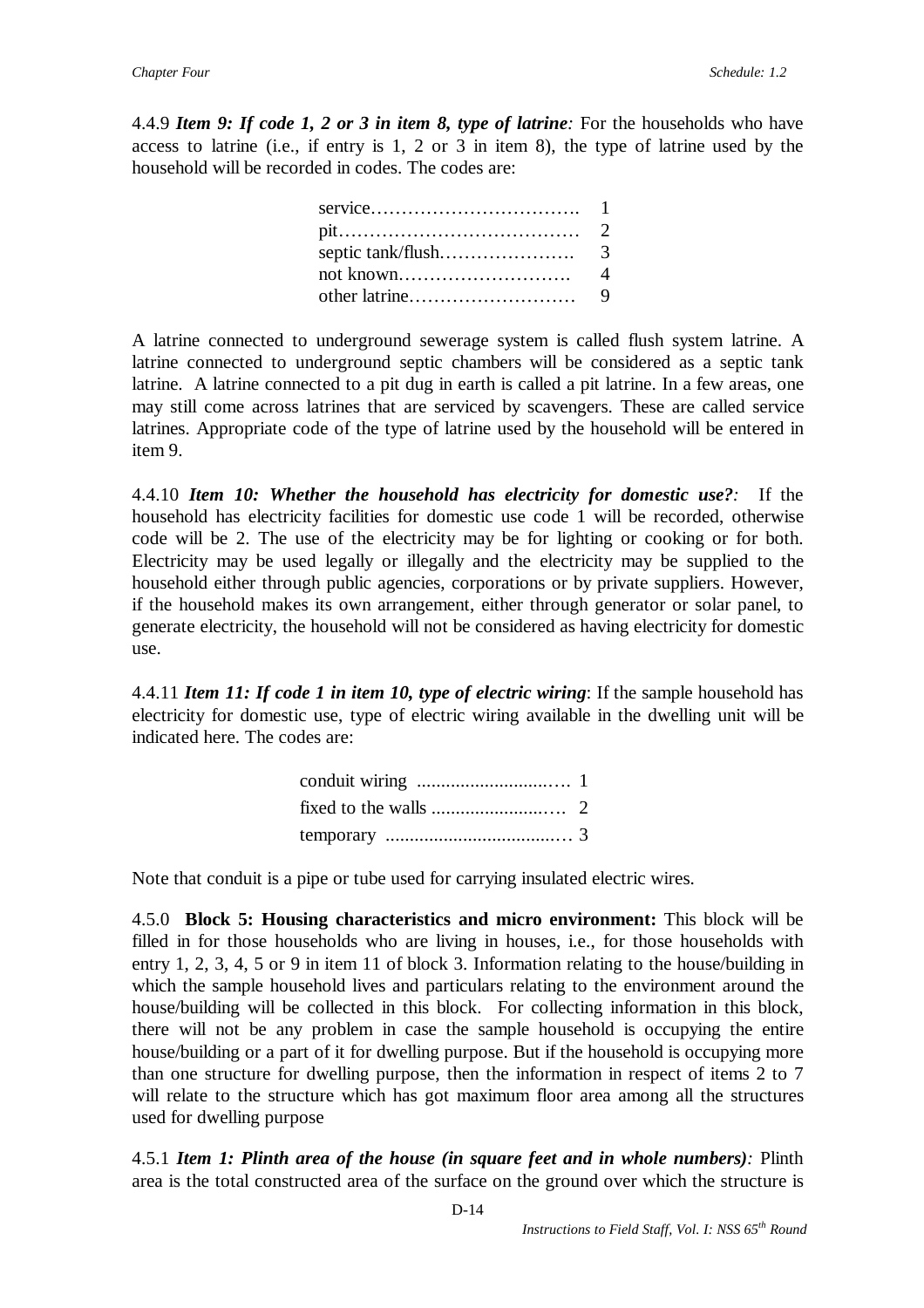created. The plinth area will be recorded against this item in square feet and in whole numbers. In case more than one structure is used by the household, total plinth area of all the structures taken together will be recorded. In case of a multi-storeyed building, plinth area will refer to the surface on the ground over which the structure is created.

4.5.2 *Item 2: Plinth level (in feet and in whole numbers):* Plinth level means the constructed ground floor level from the land (at the main entrance of the building) on which the building is constructed. If the ground floor is at the same level as the land on which the house stands, it will be considered as having no plinth and '0' will invariably be recorded. It may be noted that plinth level of the building is to be recorded, even if the household is residing in a floor higher or lower than the ground floor. If the building consists of more than one structure, plinth level of the building will relate to the main (in the sense of having greater floor area) structure used for residential purpose. The plinth level will be recorded against this item in feet and in whole numbers.

4.5.3 *Item 3: Use of house:* The purpose for which the house is used will be entered against this item. The codes are:

If the house is used exclusively for residential purpose, code 1 will be applicable. If the house is used for residential purposes as well as for carrying out economic activities, like, production of goods, production of services or trading of goods, etc., code 2 will be entered. In all other cases, such as when the house is used for residential purpose and for some non-economic activities, code 9 will be applicable.

4.5.4 *Item 4: If codes 1 or 2 in item 11 of block 3 (i.e., for the household with own dwelling), period since built*: Information on the 'period since built' will be collected only from the sample households with own dwelling, i.e., if entry in item 11 of block 3 is either 1 or 2. Period since built will be counted from the time the dwelling unit was ready for possession for the first time after completion of the building and this information will be entered in terms of codes. The codes are:

| less | than                                    | year 1 |                |
|------|-----------------------------------------|--------|----------------|
|      |                                         |        |                |
|      | 5 years or more but less than 10 years  |        | 3              |
|      | 10 years or more but less than 20 years |        | $\overline{4}$ |
|      | 20 years or more but less than 40 years |        | 5              |
|      |                                         |        | 6              |
|      | 60 years or more but less than 80 years |        |                |
|      |                                         |        | 8              |

Note that period since built is to be decided in respect of the ground floor of the building when the different stories were built at different times.

#### D-15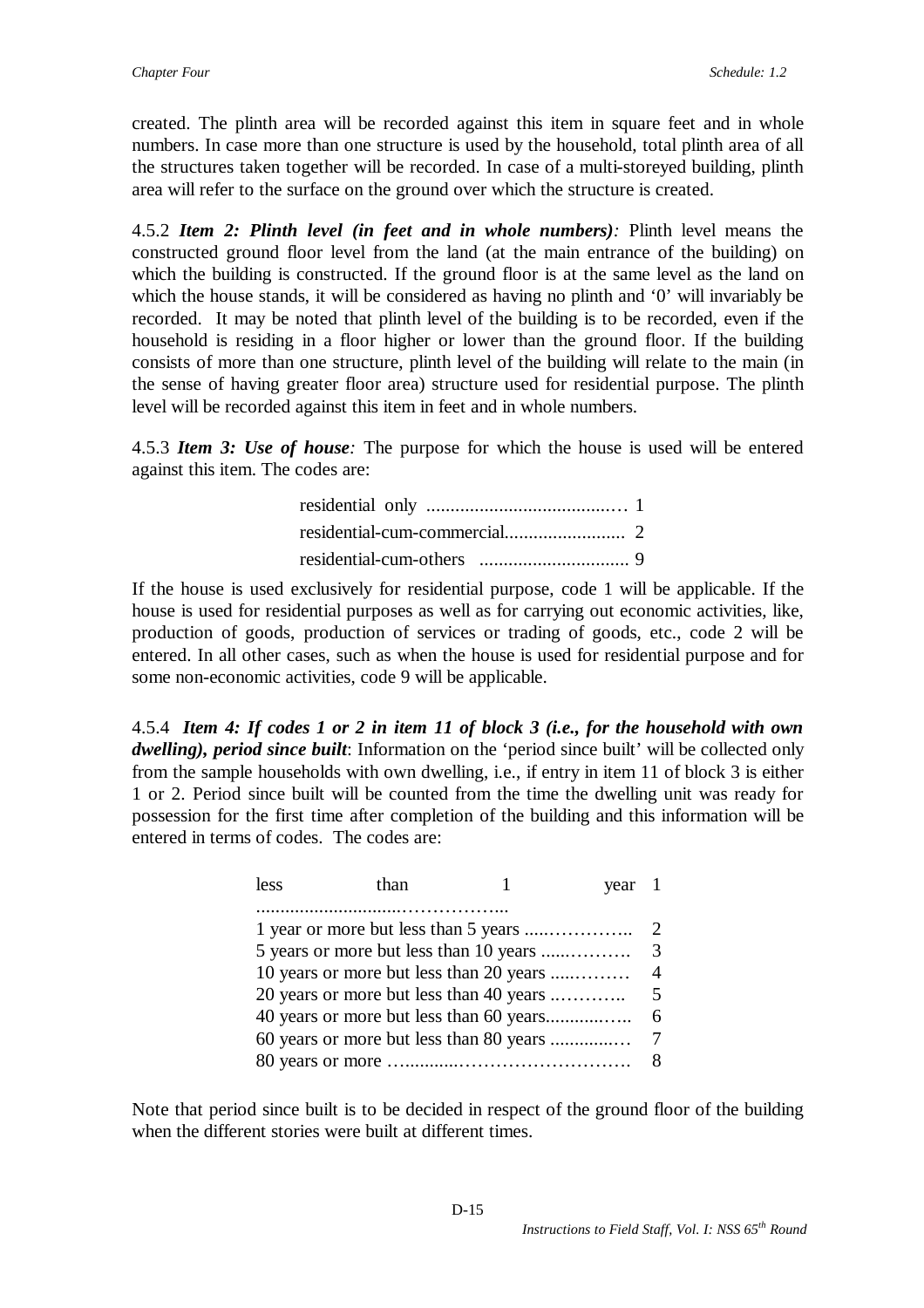4.5.5 *Items 5 and 6*: *If code 1 or 2 in item 4, year of start and year of completion*: For dwelling units which were built during the last 5 years (i.e., for dwelling units with code 1 or 2 in item 4), information on 'year of start' and 'year of completion' will be collected, in items 5 and 6 respectively. Four cells have been provided against each of the items 5 and 6 for recording four digits of the 'year of start' and 'year of completion' respectively, with one digit in each cell. The 'year of start' will correspond to the period during which the plinth work of the building started and 'year of completion' will relate to the year during which the dwelling unit was ready for possession. For example, if the plinth work of the dwelling unit started in 2006 and the dwelling unit was ready for possession in 2007, the entry in respect of item 5 will be '2006' and in respect of item 6, the entry will be '2007'.

4.5.6 *Item 7: Condition of structure:* Condition of structure refers to the physical condition of the structure of the house and will be recorded in appropriate code. The codes are:

| $good$ 1        |  |
|-----------------|--|
| satisfactory  2 |  |
| bad $3$         |  |

The code, relevant for the structure, will be determined as follows:

(i) if the structure does not require any immediate repairs, major or minor, it will be regarded as in 'good' condition and code 1 will be assigned,

(ii) if the structure requires immediate minor repairs but not major repairs, it will be regarded as in 'satisfactory' condition and code 2 will be recorded for such a structure,

(iii) if the structure of the building requires immediate major repairs without which it may be unsafe for habitation or requires to be demolished and rebuilt, it will be regarded as in 'bad' condition and code 3 will be recorded for such building,

4.5.7 *Item 8: Drainage arrangement*: A system for carrying off waste water and liquid waste of the house will be considered as drainage system. Information on the drainage system available to the house will be recorded against this item in codes. The codes are:

*drainage system:* 

| no drainage |  |
|-------------|--|

It may be noted that if no system exists to carry off the waste water of the house, but water flows down by its own gravity, in an unregulated manner, it will be considered as no drainage, and code 5 will be entered. In other cases, depending upon the drainage system available appropriate code will be given.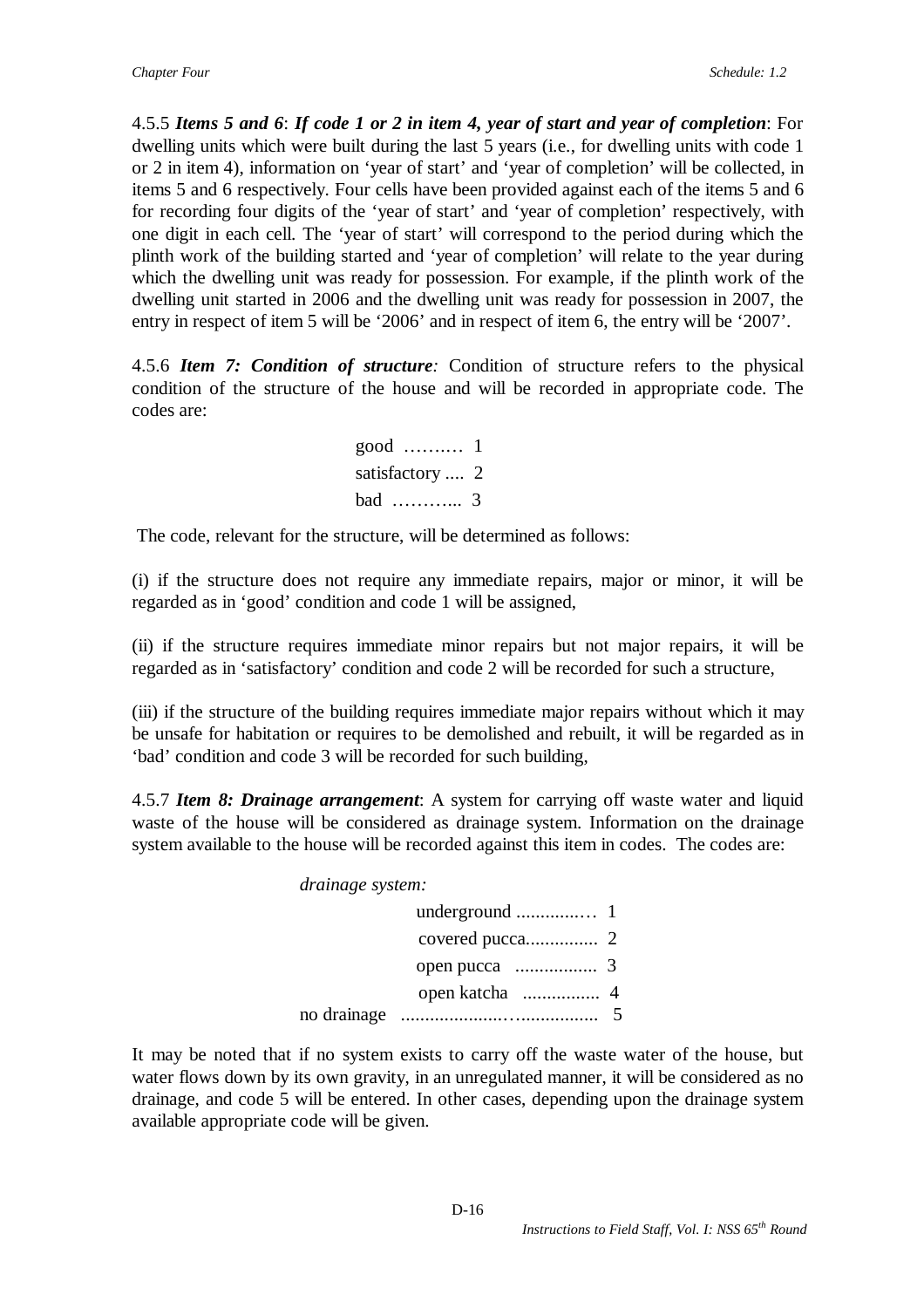4.5.8 *Item 9: Garbage collection arrangement:* Garbage collection arrangement means the arrangement which usually exist to carry away the refuse and waste of households to some dumping place away from the residential areas. In some places, the public bodies collect the garbage from the premises of the household or from some fixed points in the locality where the residents put their garbage; in others, a body of residents themselves make the arrangement of carrying the garbage to the final dumping place away from residential areas without participation of any public body. In the first situation, code 1 will be recorded and code 2 in the second situation. Information on the arrangement prevailing for the colony / locality of the dwelling unit will be obtained and entered in codes. The codes are:

*collected:* 

| by panchayet/municipality / corporation  1 |  |
|--------------------------------------------|--|
|                                            |  |
|                                            |  |
|                                            |  |

4.5.9 *Item 10: Animal shed*: Information as to whether there is any animal shed or not in the building or in its neighbourhood will be recorded against this item in codes. The codes are:

> *shed:* attached to the building .…………….1 detached from the building.………..…2 no animal shed ..............................…………..3

If there is no animal shed within 100 feet of the house (even on the adjacent plots) code 3 will be recorded. If there is an animal shed in the house or attached to the house code 1 will be recorded. If there is an animal shed within 100 feet of the house but not within / attached to it, code 2 will be recorded. The animals and / or the shed need not be owned or possessed by any household in the house. Animal shed for the purpose of this survey, is a structure where livestock (cattle, buffalo, horse, goat, pig, etc. but not poultry and pets) are sheltered.

4.5.10 *Item 11: Whether experienced any flood during last 5 years?*: If rain water during monsoon and / or water from sea, river, etc., enters into the ground floor of the house, or though water did not enter the house but the house was surrounded by water for some days then the house is said to have experienced flood. The codes for this item are:

| yes:                  |   |
|-----------------------|---|
| from excessive rain 1 |   |
|                       |   |
|                       | 3 |

In case both codes 1 and 2 are applicable, code 2 will be recorded.

4.5.11 *Item 12: Approach road / lane / constructed path:* Information as to whether the house has a direct opening to any road or not will be recorded against this item in codes. If from the plot of the house, one can approach a road / lane / constructed path without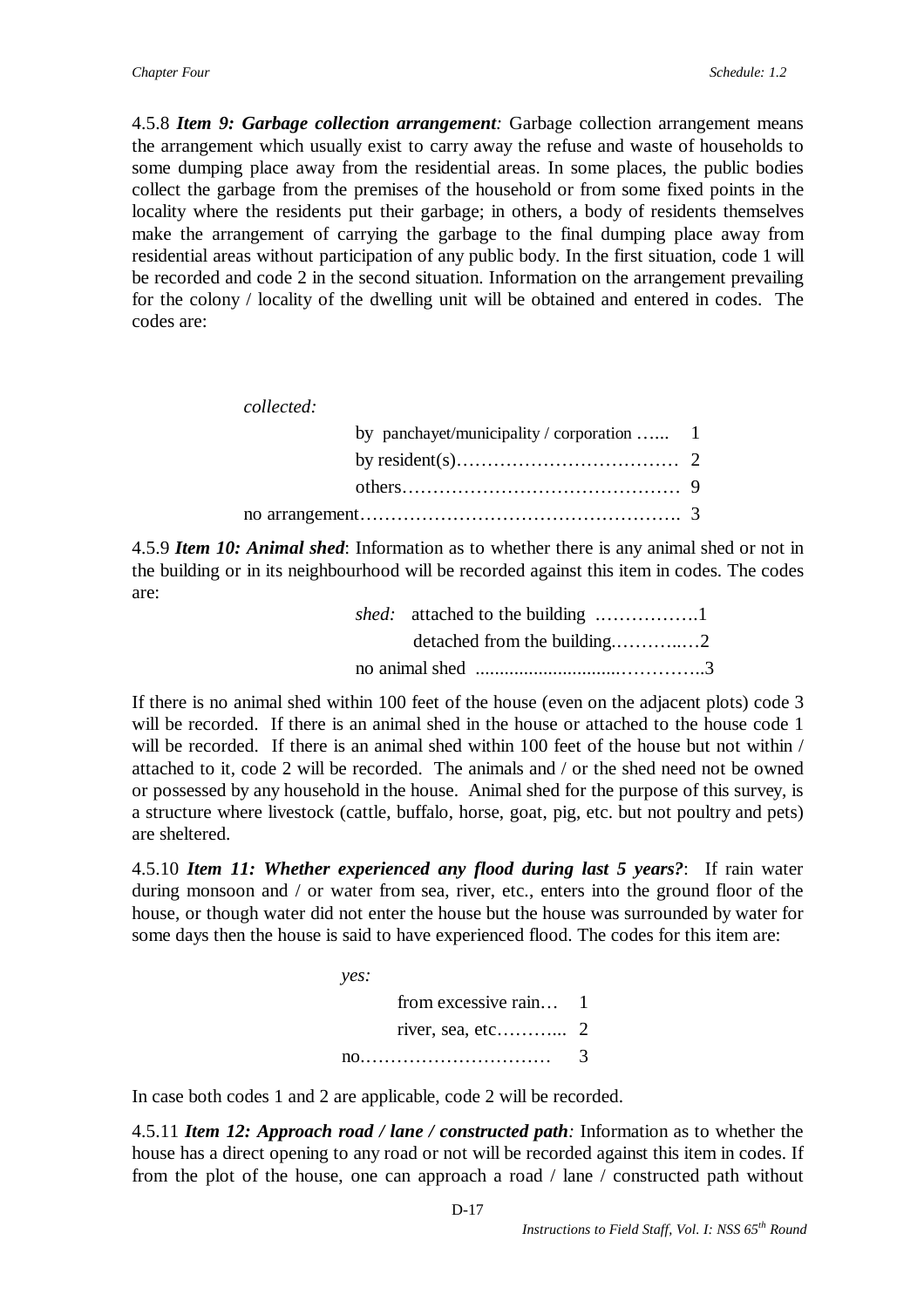passing through another plot, the house is to be regarded as having a direct opening to a road. If, on the other hand, one has to pass through another plot to approach a road / lane / constructed path, the house is to be regarded as having no direct opening to a road. A road / lane / constructed path will be treated as having street lights if it has some lighting provision as on the date of survey. The codes are:

*direct opening to*: motorable road / lane / constructed path with street light…… 1 motorable road / lane / constructed path without street light…2 other road / lane / constructed path with street light………….3 other road / lane / constructed path without street light………4 no direct opening to road / lane / constructed path …………………………………..5

4.6.0 **Block 6: Particulars of the dwelling:** In this block, details regarding the living accommodation occupied by the household will be collected. This block will be filled in for those households, who are living in houses, i.e., for those households with entry 1, 2, 3, 4, 5, or 9 in item 11 of block 3.

4.6.1 *Item 1: Type of the dwelling*: The information on the type of the dwelling unit will be entered against this item in codes. The codes are:

| independent house1 |  |
|--------------------|--|
|                    |  |
|                    |  |

Definition of independent house and flat is given in Chapter One. "Others" will include all other housing arrangements such as flat-like dwellings which are not self contained in respect of bath and toilet facilities. Huts/ tenements constructed of mud, bamboo, grass, leaves, reeds and other katcha materials, often found to be without self contained arrangement, will also be categorised as 'others'.

4.6.2 *Items 2 and 3: Number of rooms in the dwelling*: Number of 'living rooms' will be recorded against item 2 and number of 'other rooms' will be recorded against item 3. Definition of 'living room' and 'other rooms' is given in Chapter One.

4.6.3 *Items 4 to 8: Floor area of the dwelling (in square feet and in whole numbers):* Information for each of these items is to be recorded in square feet and in whole numbers. The information on inside floor area (carpet area), i.e., the inside area of the floor excluding the area covered by the walls, of all "living rooms" taken together is to be recorded against item 4 and that of "other rooms" will be recorded against item 5. If a room is used both for business and residential purposes and the residential use is not very nominal, the total area of the room will be included for recording the entry. On the other hand, if only a portion of a room is used for residential purposes, only the area of that portion will be included for making the entry. The same procedure will be adopted in case of room being shared with another household. The floor area of the "covered veranda" and that of "uncovered veranda" is to be recorded against items 6 and 7, respectively. Definition of 'covered' and 'uncovered' verandas are described in Chapter One. Item 8 will be total of items 4 to 7.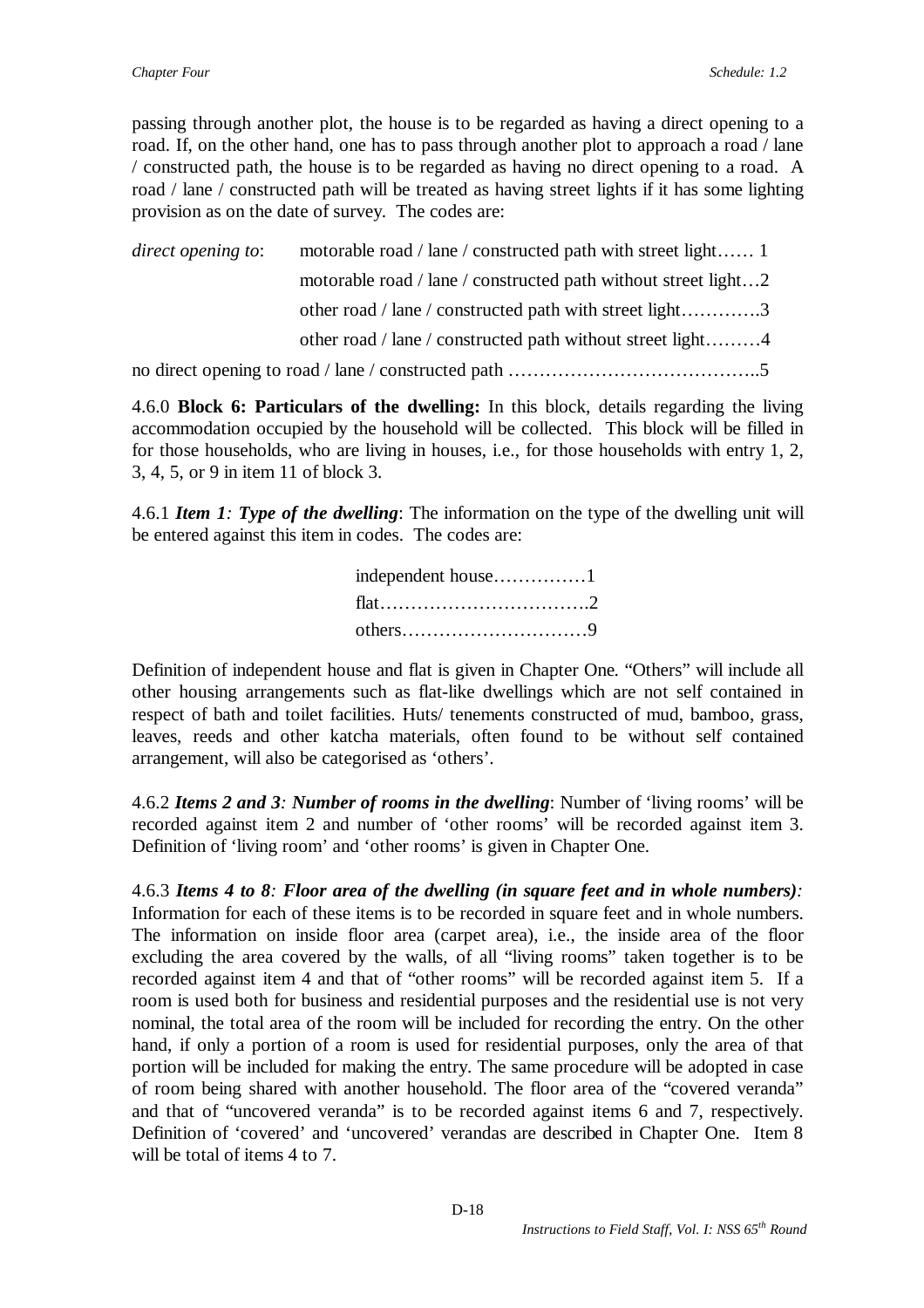4.6.4 *Item 9: Ventilation of the dwelling unit*: Information as to whether, in general, ventilation of the dwelling unit is good, satisfactory or bad will be collected and entered against this item in terms of codes. The codes are:



It is to be noted that ventilation of all the rooms in the dwelling unit is to be considered. By ventilation it is generally meant *the extent to which the rooms are open to air and light*. For eliciting this information, the investigator will have to depend mainly on the judgement of the informant. A few guidelines are suggested below which may be helpful for the investigator for assessing the situation.

> (i) If the majority of the rooms have two or more windows with arrangement for cross ventilation, the dwelling unit may be considered as having 'good' ventilation and code 1 will be recorded.

> (ii) If the majority of the rooms have two or more windows without having any arrangement for cross ventilation or if majority of the living rooms have only a single window each with proper arrangement for cross ventilation, the dwelling unit will be considered to have a 'satisfactory' ventilation arrangement and in such cases code 2 will be recorded.

> (iii) If the majority of the rooms have no window or have only one window each without any arrangement for cross ventilation, the dwelling unit will be considered to have 'bad' ventilation and code 3 will be entered.

It may, however, be noted that, in some cases, the rooms of the dwelling unit may be such that it does not have proper ventilation, as per the criteria mentioned above, but the rooms have proper air-conditioning facility. Such cases will also be considered as 'good' ventilation and code 1 will be entered.

4.6.5 *Item 10: Total number of married couples in the household:* For the purpose of this survey, 'married couple' will mean the couples either formed through marriage or through the system of live-together as reported by the informant. Total number of married couples in the household irrespective of their ages is to be recorded in this item. When both the husband and the wife (i.e., the male and female partners) are the household members, they should be considered for counting the number of married couples. If one of them is a household member and the other is not a household member, it should not be counted as a married couple. A man with two wives in a household will constitute two married couples. But one woman with two husbands in a household will form a single couple. If there is no married couple in the household entry will be '0'.

4.6.6 *Item 11: Whether a separate room is available to each married couple?:*  Information as to whether each married couple of the household has a separate room for their use or not is to be ascertained and recorded against this item in terms of codes. Even if children of age 10 years or below are also using the room along with the couple, it is to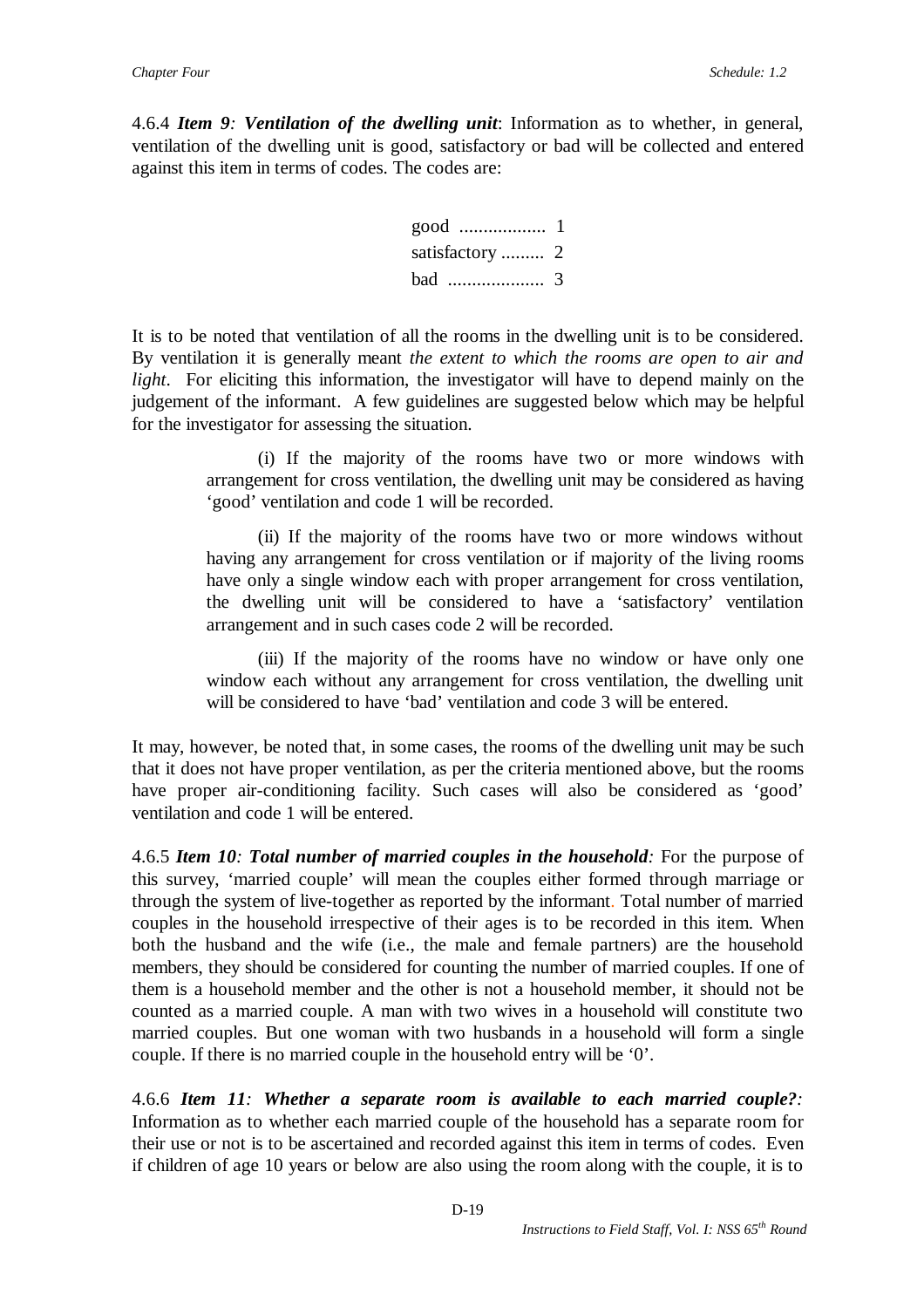be considered as a case of having a separate room for the couple. A couple living in single room-cum-kitchen will be considered to have a separate room. The codes to be used are:

Code 9 is admissible when there is no married couple in the household, i.e., if entry in item 10 is '0'.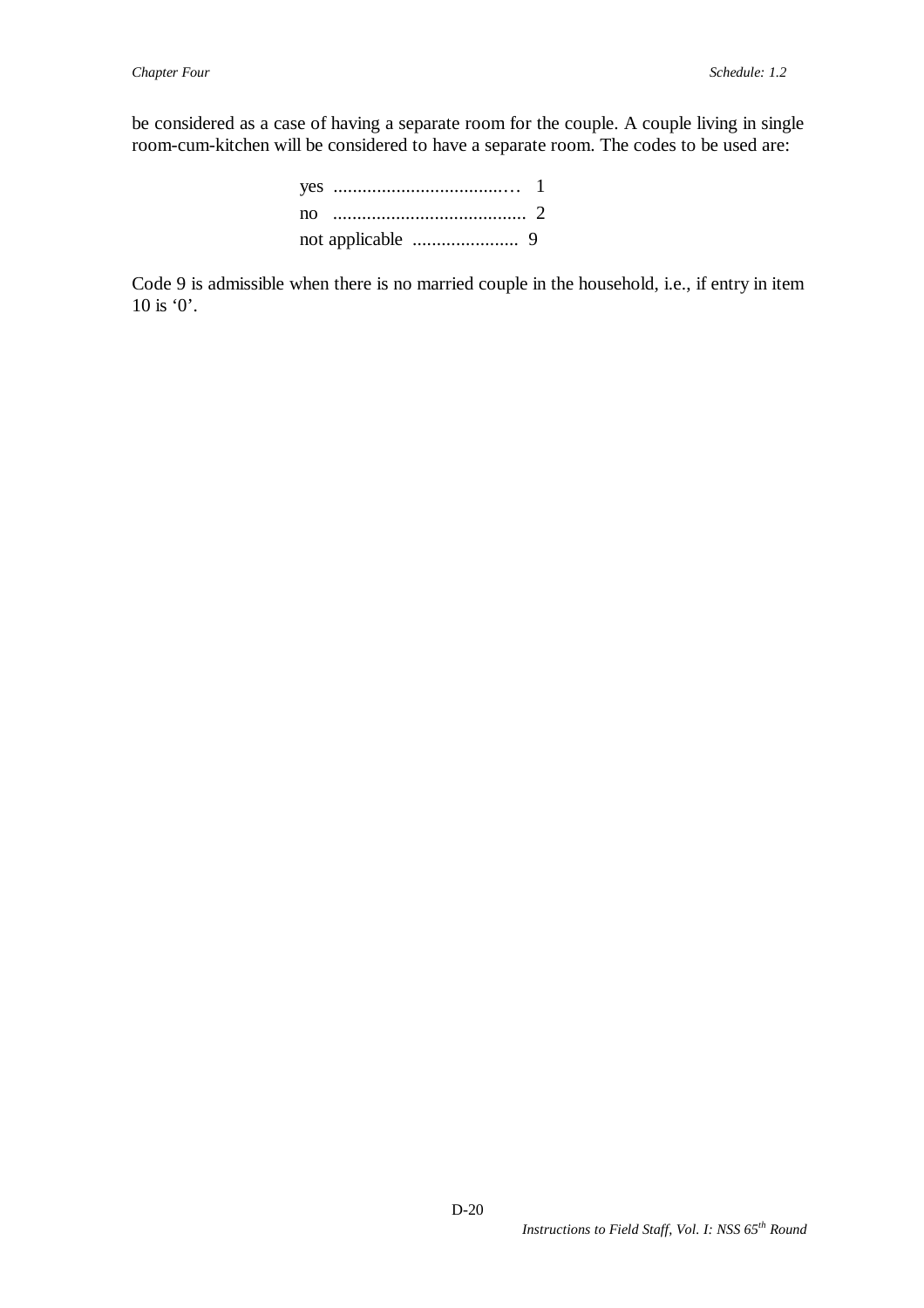4.6.7 *Item 12: If code 2 in item 11, number of married couples not getting a separate room*: If code 2 in item 11, number of married couples not getting a separate room is to be recorded against this item. If entry is either 1 or 9 in item 11, a dash (-) may be entered in this item.

4.6.8 *Item 13: Kitchen type*: Information about the kitchen facility in the dwelling unit will be recorded in codes. The codes are:

*separate kitchen*:

with water tap…........... 1 without water tap ........... 2 no separate kitchen ................................. 3

If the dwelling unit has a room used exclusively as a kitchen, it will be considered to have a separate kitchen. If such a kitchen has a water tap inside, code 1 will be recorded and code 2 will be recorded otherwise. If a room is used as kitchen-cum-store or kitchen-cumdining room, then also the household will be considered to have a separate kitchen. In all other cases, code 3 will be recorded. If a room, with or without partition (which does not extend up to the ceiling), is shared as kitchen by two or more households, code 3 will be the appropriate entry against this item.

4.6.9 *Items 14 to 16: Floor, wall and roof type:* Information on the basic building materials with which the floor, walls and roof of the dwelling unit are constructed will be collected and recorded in codes against items 14, 15 and 16, respectively. The codes are:

*floor type***:**

| $bamboo / log$                           | $\overline{2}$ |
|------------------------------------------|----------------|
| wood / plank $\dots\dots\dots\dots\dots$ | 3              |
| brick / limestone / stone                | 4              |
|                                          | 5              |
| mosaic / tiles                           | 6              |
|                                          | 9              |

#### *wall type***:**

| grass / straw / leaves / reeds / bamboo, etc.  1 |                |
|--------------------------------------------------|----------------|
| mud (with / without bamboo) / unburnt brick      | 2              |
|                                                  |                |
|                                                  | $\overline{4}$ |
|                                                  |                |
| burnt brick / stone / limestone $\dots$          | 6              |
|                                                  |                |
|                                                  | 8              |
|                                                  |                |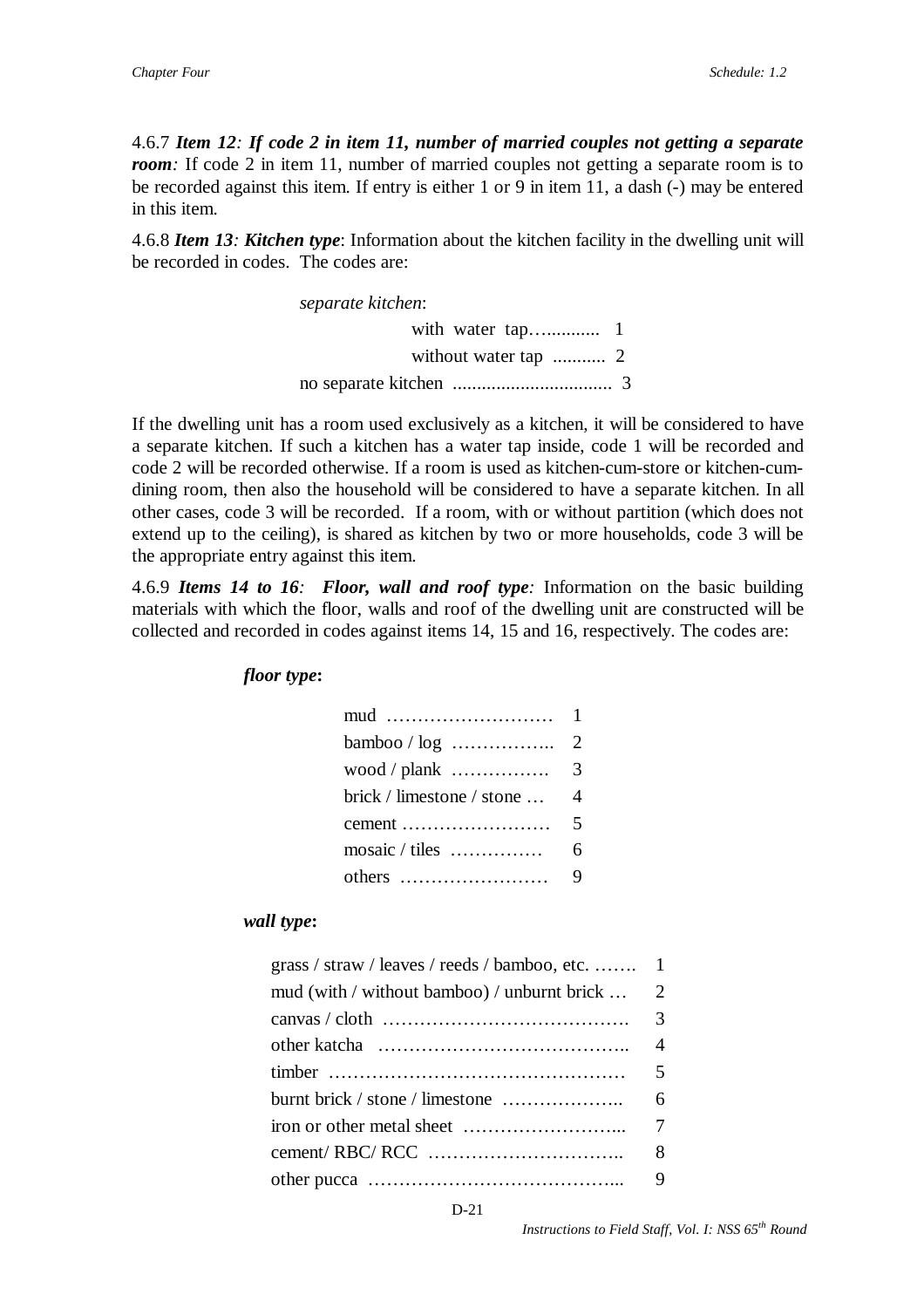### *roof type***:**

| grass / straw / leaves / reeds / bamboo, etc.  1   |                |
|----------------------------------------------------|----------------|
|                                                    |                |
|                                                    |                |
|                                                    | $\overline{4}$ |
|                                                    |                |
|                                                    | 6              |
| iron / zinc / other metal sheet /asbestos sheet  7 |                |
|                                                    | 8              |
|                                                    |                |

When the basic building materials used are different for different walls, the materials used for **major portion** of wall area of the dwelling will be the wall type. For determining the wall type, only the walls of the dwelling will be considered. Roof / floor type will also be determined on the basis of the material used for major portion of roof / floor area of the dwelling, if the different portions of the roof / floor are made of different building materials. For determining the material of the roof, the material of which the outer roof exposed to the weather (and not the ceiling) is made, i.e., tiles, thatch, corrugated iron, zinc or asbestos sheet, etc., will be considered. However, if the roof is mainly made of bricks, tiles, stone, etc., with the mud, cement or lime plaster exposed to the sky, the material of roof will not be mud, cement, lime, etc. but it will be brick, tile, stone, etc. which constituted the fabric of the roof.

4.6.10 *Item 17: Monthly rent (Rs.) (payable approach):* This item will be filled in for all dwellings with code 3, 4, or 5 against item 11 of block 3. For other households, a  $$ mark may be put against this item. The actual amount (in whole number of Rupees) payable per month by the household will be recorded against this item. If the household has paid some amount initially which is adjusted in the monthly rent, the amount adjusted in each month shall also be included in the monthly rent. If the household is residing in employer's quarters, (i.e., for those with code 3 against item 11 of block 3), the amount deducted from the salary of the household member to whom the quarter is allotted along with the house rent allowance the person might have received if he/she had not been provided the accommodation, will be the rent of the dwelling unit. Rent does not include any salami/pugree or any kind of cess payable to local bodies or government or monthly maintenance charges payable to the co-operative society, etc.

4.7.0 **Block 7: Particulars of construction and repair for residential purpose**: The main objective of this block is to collect information like type of construction, floor area, expenditure incurred, source of finance, etc., in respect of constructions undertaken, either at the present premises or elsewhere, during the last 365 days. This apart, number of constructed houses/flats purchased first-hand during the last 365 days will be recorded separately along with their floor area and cost of acquiring them. For collecting information in this block, all constructions undertaken during the last 365 days may be grouped into two categories: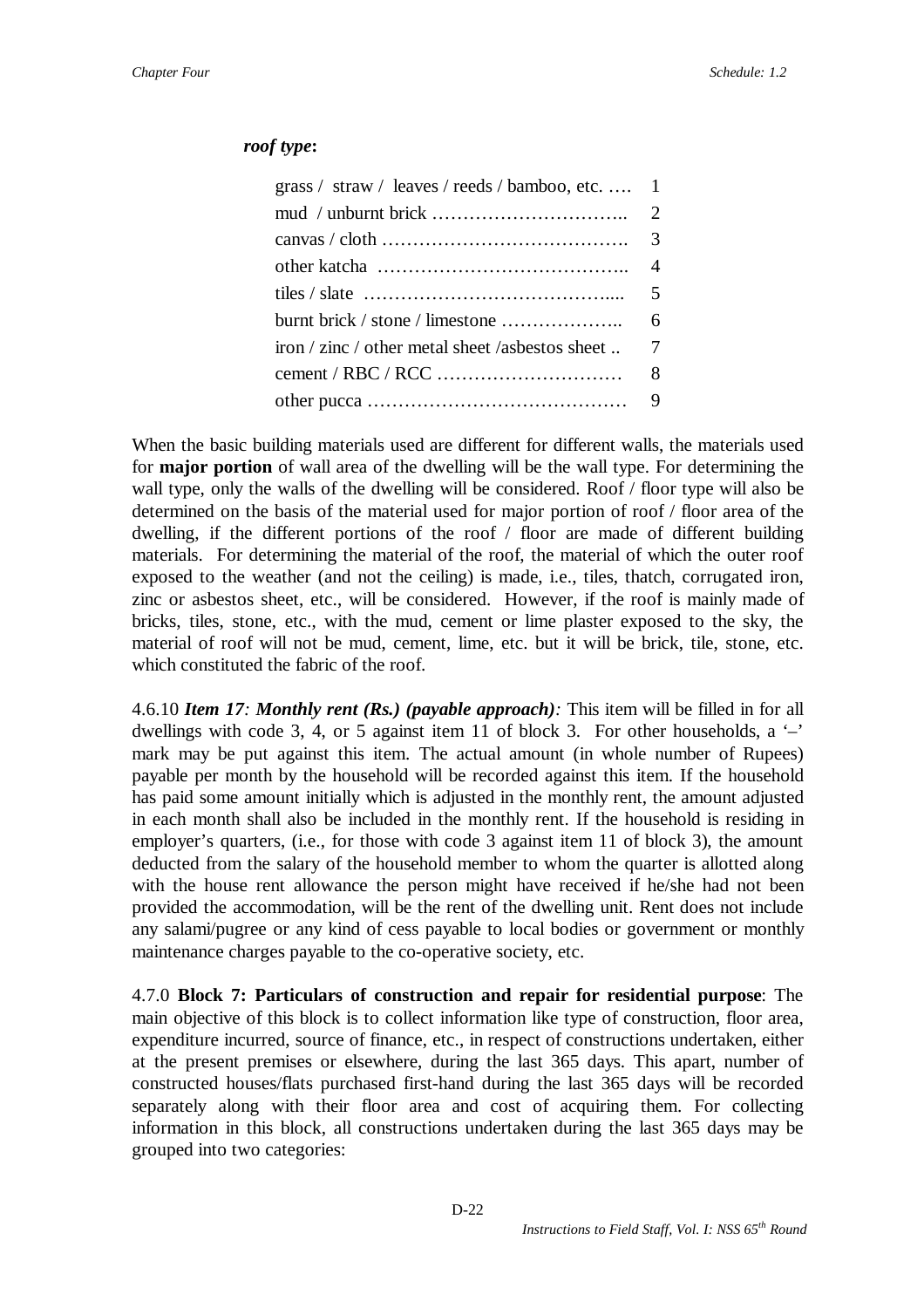- (i) those undertaken by the **household** for residential and/or non-residential purposes, and
- (ii) those undertaken by the **non-household entities** (enterprises/institutions) for residential and/or non-residential purposes.

Constructions that are to be covered for recording relevant information in this block are:

- (A) those undertaken **by the households for residential purposes**, and
- (B) those which are **purchased first-hand from the non-household entities (enterprises/institutions)** by the household for residential purposes, during the last 365 days.

For category (A), the constructions would mean:

- preparation of site (including demolition of existing structure, sheds, etc., if any; leveling of land, digging of earth, etc.) to start plinth work
- construction of new residential building,
- construction relating to addition of floor space,
- construction relating to alteration, improvement and major repair of the existing residential building.

This category will include:

- construction undertaken **(completed and in-progress)** during the last 365 days by the sample household **for residential purposes**,
- constructions irrespective of whether lying vacant or occupied,
- construction relating only to the residential part of the constructions if construction undertaken is not solely for residential purpose,
- constructions which are undertaken within the geographical boundary of the Indian Union.

This will exclude:

- routine repairs and maintenance of the structure such as whitewashing, painting, etc.,
- constructions undertaken as an entrepreneurial activity.

4.7.0.1 The constructions of category (B) are generally the housing units (ready built houses/flat) constructed by the enterprises/institutions that are purchased first-hand by the sample household for residential purposes during the last 365 days. Such constructions might have been undertaken at any time in the past provided they have not been sold earlier for any purpose (residential and/or non-residential). It may be noted that residential units acquired by the households by ways other than purchase, say, acquired free from non-household entities, will also be considered for making entries in items 28 to 30.

4.7.0.2 Detailed information on constructions undertaken, during the last 365 days, by the sample household for residential purposes will be collected in items 4 to 27, separately for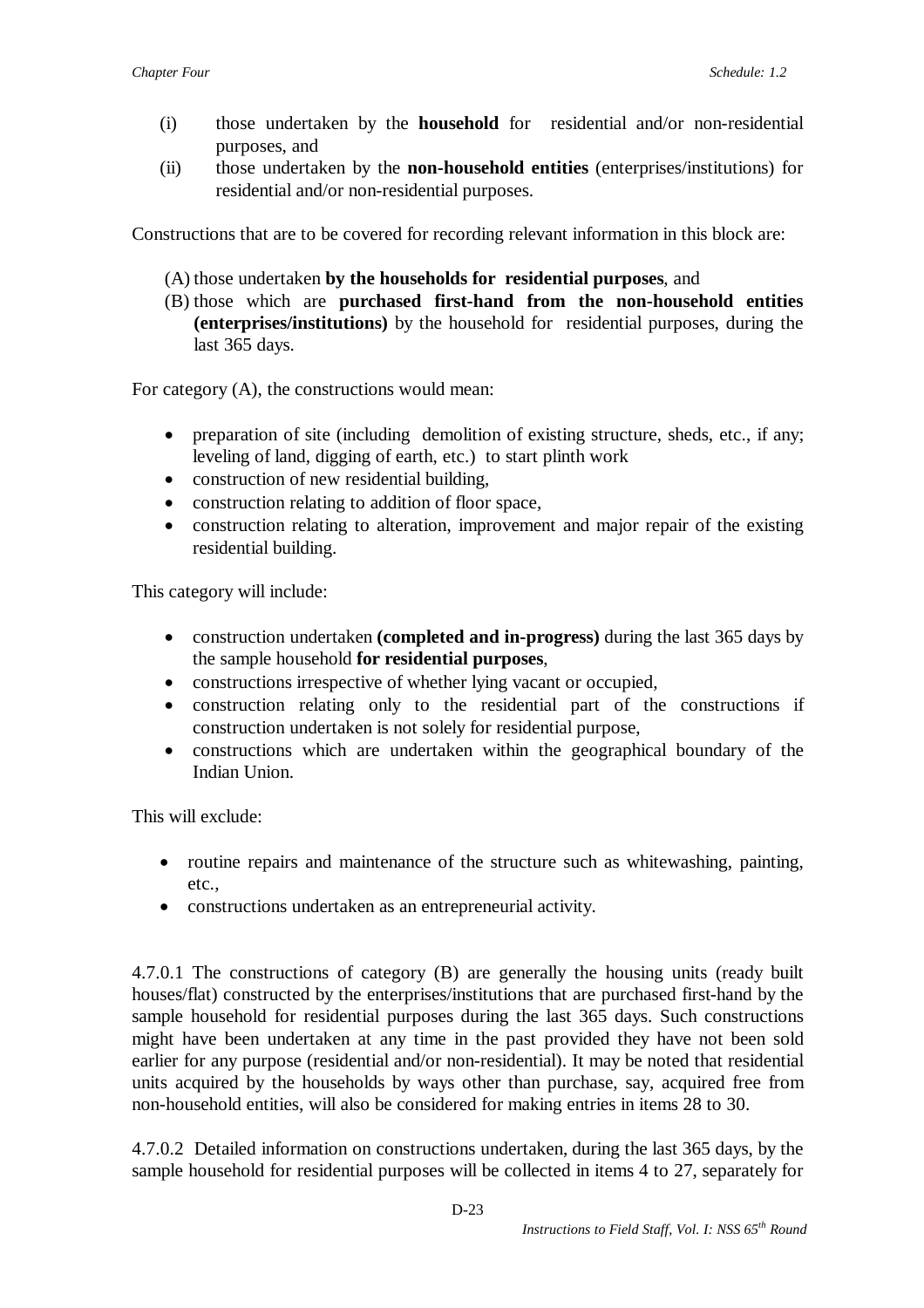each construction. All the constructions undertaken by the sample households either at the 'present premises' or 'elsewhere' will be considered. It may be noted that information recorded would relate only to the residential part of the constructions in case of construction undertaken partly for residential and partly for non-residential purpose. Further, the constructions done as an entrepreneurial activity are not to be considered as constructions by the household and therefore, will not feature against items 4 to 27.

4.7.0.3 The cost of constructions undertaken during the reference period and all other particulars relating to them will be best known to the owners of the dwelling units. Thus, information relating to the constructions that are owned (freehold or leasehold) by the sample household, whether undertaken at its present premises or elsewhere, will only be collected and recorded against items 4 to 27. However, as an exception, if repair or construction work is undertaken by the sample household, at own cost, in rented dwelling unit or in quarters provided by employers or in encroached (otherwise possessed) dwelling, it will be considered in this block and recorded against the sample household (see Chart-1 for coverage of Block 7).

4.7.0.4 Note that if the sample household, instead of itself constructing the residential unit, has purchased first-hand a constructed house / flat, this will not be considered as a construction undertaken by the household for recording information in items 4 to 27. Information in this regard will only be recorded in items 28 to 30 of this block.

4.7.0.5 In Block 7, provision has been made to record the details of six constructions undertaken by the sample household during the last 365 days. For this purpose two sheets (pages), of Block 7, have been attached in the schedule, with continuous 'srl. no. of constructions'. In the first sheet (page) of Block 7, provision has been made to record the details of three constructions and in the second sheet (page) there is provision to record the details of three constructions. Since information in respect of items 1 and 2 will be recorded only once for the household in the first sheet (page) of Block 7 and is not required to be repeated in the second sheet, the applicable columns in respect of srl. numbers 1 and 2 (for items 1 and 2 respectively), have been shaded. Similarly, items 28 to 30 have been deleted from the second sheet, since information for these items will be collected only once from the sample household and will be recorded in items 28 to 30 of the first sheet. It is expected that for most of the sample households, the number of constructions undertaken will not exceed six. However, if a particular sample household undertakes more than six constructions, additional sheet (s) for Block 7 (i.e., second sheet of Block 7) may be attached and continuous serial number may be given against item 3 (srl. no. of constructions) of attached sheet of this block. Number of additional sheet(s) attached (for Block 7) may be reported in item 3 of Block 2.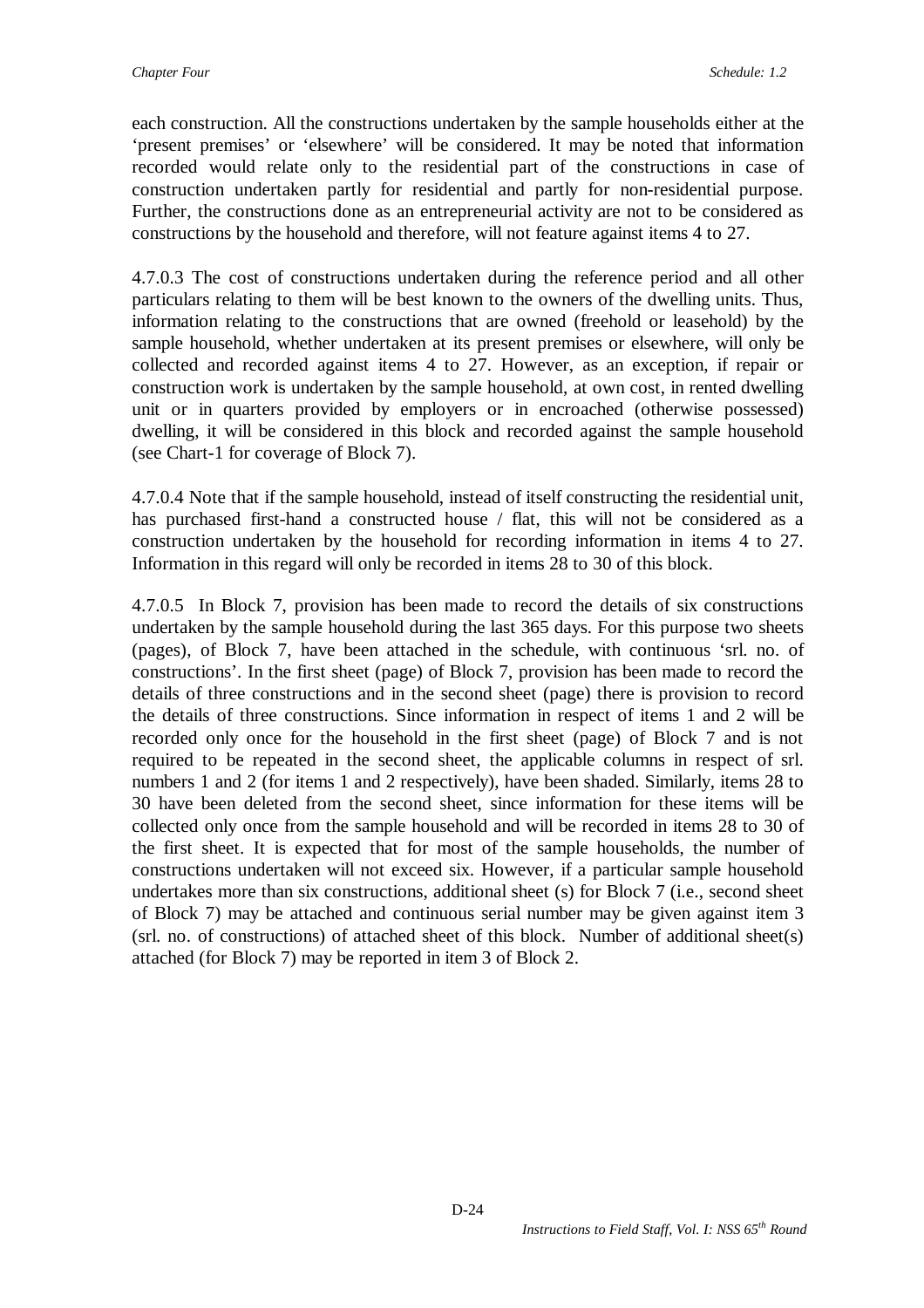### **Chart-1**

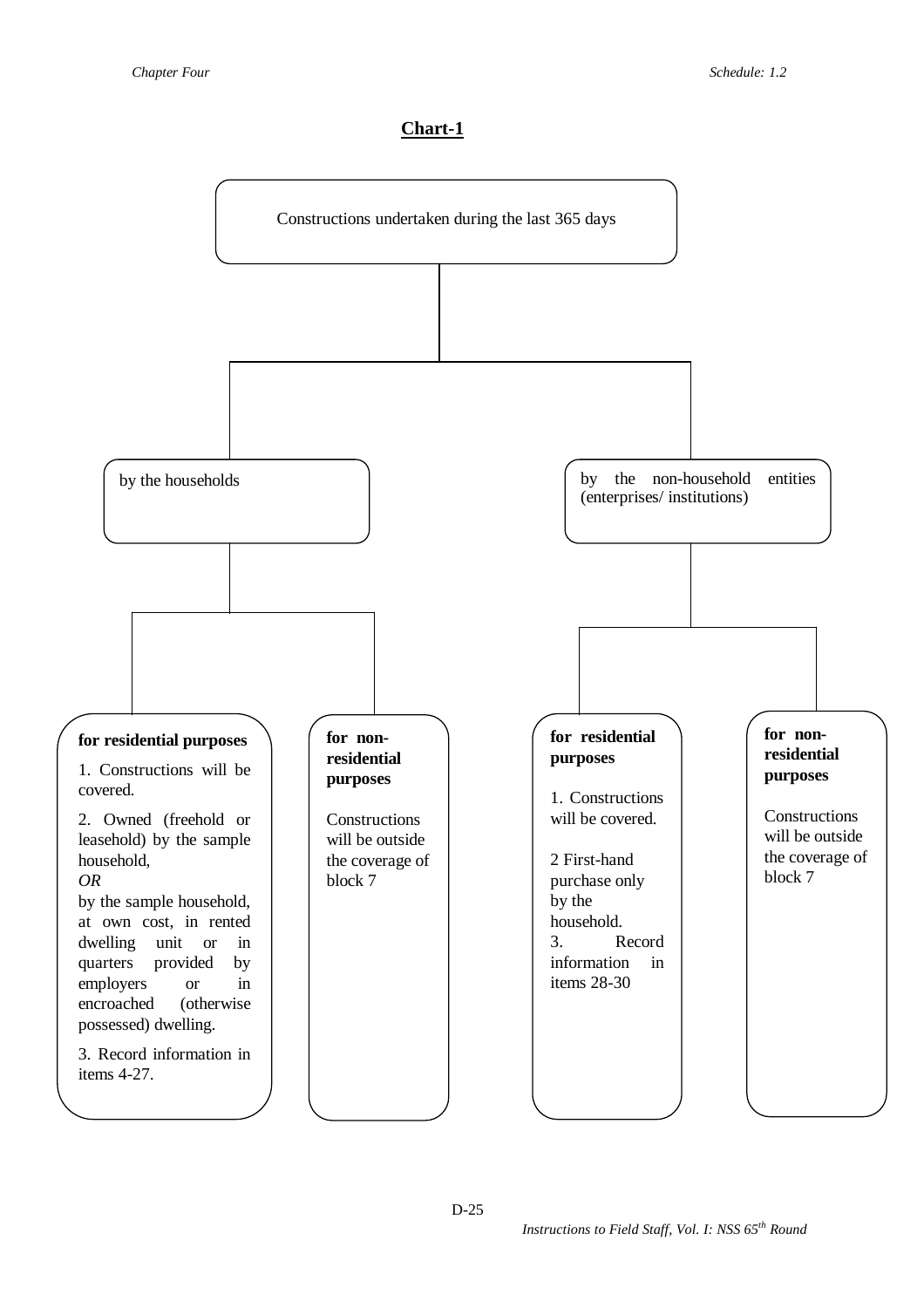4.7.1 *Item 1: Number of constructions undertaken during last 365 days:* The number of constructions undertaken by the sample household for residential purposes during the last 365 days is to be entered against this item. This will include the constructions which started earlier, but the activity continued during the last 365 days, as well as the constructions initiated during the last 365 days (whether completed or not). If entry is '0' in col. (3) of item 1, items 2, 4 to 27 will be left blank.

4.7.2 *Item 2: Number of constructions completed during the last 365 days:* In column 3, the total number of constructions completed by the sample household during the last 365 days will be entered. A new construction will be considered as 'completed' if it is considered by its owner as completed and ready for its first occupation. Issuing of 'completion certificate' from any authority will not be a pre-requisite for the building to be considered as 'completed'. In the case of addition, alteration and improvement, a construction will be considered as 'completed' if the owner feels so.

4.7.3 *Item 3: Srl. no. of constructions:* Six serial numbers, to record details of six constructions in the two sheets of Block 7, are already printed. Each column relates to one construction and information in items 4 to 27 is to be collected separately for each construction. While recording the constructions, all the constructions undertaken 'at the present premises' will be listed first, followed by those undertaken at 'elsewhere'. If a sample household undertook more than six constructions, additional sheet (second sheet) of Block 7 may be attached and continuous serial number, starting from 7 may be given against item 3 (srl. no. of constructions). Number of additional sheets attached (for Block 7) may be reported in item 3 of Block 2.

4.7.4 *Item 4: Place of construction:* The place where the sample household has undertaken the constructions during the last 365 days may be reported for each construction. If the construction is undertaken at the 'present premises' where the household is residing, code 1 will be entered and if the construction is undertaken at 'elsewhere', code 2 will be entered..

4.7.5 *Item 5: Type of construction:* Against item 5, type of construction will be recorded in codes. The codes are:

> new building ..............................…....... 1 addition to floor space .............…......... 2 alteration/improvement/major repair….. 3

For construction of an entirely new building code 1 will be recorded. If extension of existing building results in the increase of floor area, it is to be considered as addition to floor area and code 2 will be recorded for such construction. Any type of remodelling, renovation or major repair work is to be treated as alteration/improvement/major repair and code 3 will be recorded for such constructions.

4.7.6 *Item 6: Whether construction is complete as on the date of survey?:* If the construction is 'complete' on the date of survey, code 1 will be recorded, otherwise code 2 will be recorded.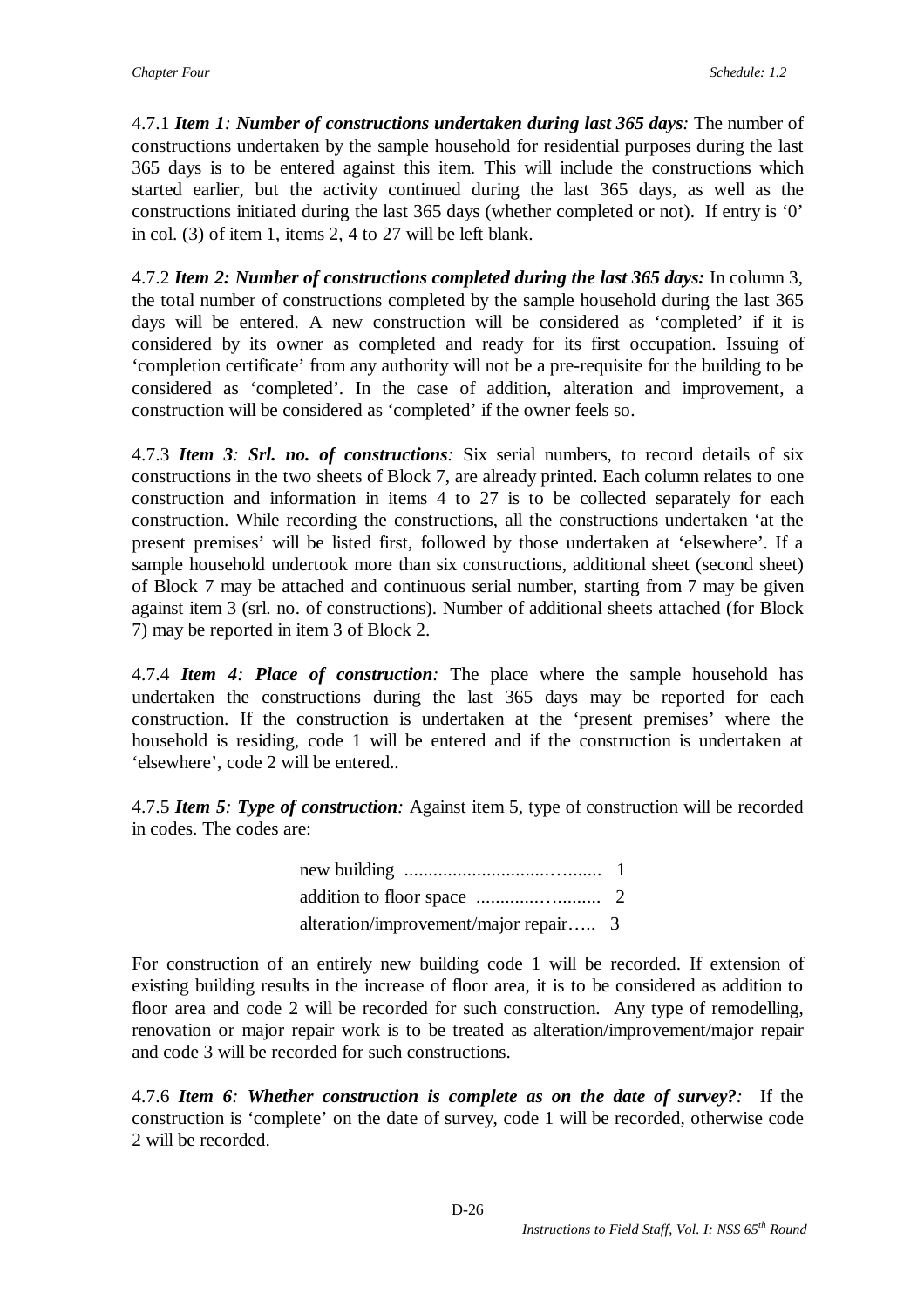4.7.7 *Items 7 to 9:* These items are to be filled in if code in item 6 is 1, i.e., if the construction is complete as on the date of survey. In the case of in-progress constructions, information relating to these items will not be collected and, therefore, a '–' will be given against these items.

4.7.7.1 *Item 7: Type of structure*: The type of structure, i.e., whether the structure constructed is pucca, semi-pucca or katcha will be recorded against this item in terms of codes for each completed construction. If a building consists of different types of structure, the determination of its type will be based on the type of structure that covers major floor area. The codes are:

Katcha includes both serviceable katcha and unserviceable katcha. Pucca, semi-pucca and katcha structures are defined in Chapter One.

4.7.7.2 *Items 8 & 9:* If the completed constructions are of any of the following two types viz., new building or addition to floor space, items 8 and 9 will be filled in. Or in other words, if entry in item 6 is 1 along with codes 1 or 2 in item 5, items 8 and 9 will be filled in.

4.7.7.3 *Item 8: Floor area ((in sq. ft. and in whole numbers):* Floor area refers to the carpet area of the building. It includes the area of room, kitchen, etc., but excludes uncovered area both inside and outside the structure; e.g., terrace, stairs, stairways, landing, etc. Floor area will be recorded in this item in square feet and in whole numbers.

4.7.7.4 *Item 9: No. of dwelling units:* The number of dwelling units in the new building or the number of dwelling units in which additional floor space has been constructed will be recorded against this item in the relevant column(s). Sometimes, it may be difficult to arrive at the number of dwelling units, especially in the case of new buildings which are not yet occupied by the households. In such situations, the number of dwelling units for which provision has been made in the building, as adjudged and reported by the informant, will be recorded in this item.

4.7.8 *Item 10: Total cost of construction (Rs.):* Costs incurred up to the date of survey (amount paid and payable) for each of the constructions undertaken will be recorded separately in whole number of rupees against this item. For the constructions that have been completed during the last 365 days, the total cost for each such construction will be considered. For the constructions that are in progress, the total cost of the constructions up to the date of survey will be entered in the relevant columns. While making the entries in this item, the following may be kept in mind:

 The cost of purchase or procurement of only that part of the total materials, labour and services hired (i.e., expenditure incurred including payment due on account of professional and personal services, municipal and other taxes and fees, etc. for construction) which have actually been utilised in the construction will be considered for making entries.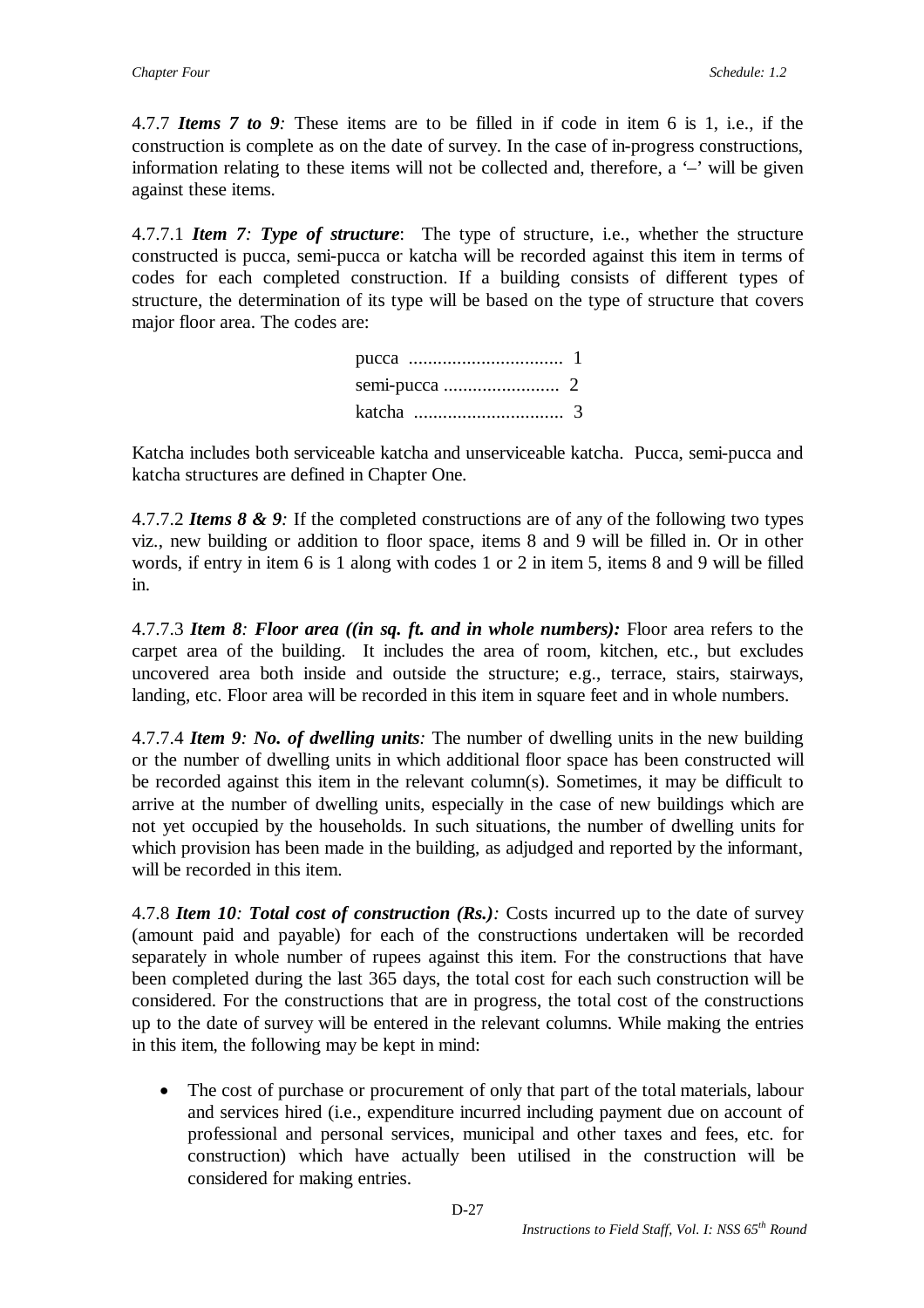- Household labour will be evaluated at the wage rate prevailing at the time of construction.
- Materials supplied from home will be evaluated at the ex-farm/ex-factory price prevailing at the time of its use.
- For materials obtained as free collection and used in the construction, only transport charges and the related hired and household labour will be evaluated and recorded.
- Materials received as gifts or in the form of subsidies will be evaluated at the local retail price.
- The total cost will also include the cost of site preparation, such as demolition of the existing structure, development of land, etc.
- The value of land on which the construction is made will not be included in the cost.
- The expenditure incurred on routine repairs and maintenance of the structure such as white washing, painting, etc. will not be included in the cost.

4.7.9 *Item 11 to 22: Amount (Rs.) financed for construction from different sources:* Total cost of construction recorded in item 10 may be financed by the households from different sources. In items 11 to 21, provisions have been made to record, for each of the constructions, amount financed from different sources for the total cost of construction. Amount financed, for the total cost of construction, will include both cash and kind, as well as household labour and/or material, and gifts received in kind. Household labour and materials supplied from home or gifts received in kind from others and used for construction will be evaluated in the same manner as described in para. 4.7.8. Material received from the institutional agencies in the form of subsidy and used in the construction work, will also be considered and the entries will be made against the respective institutional agencies, from which such materials have been received. Eleven different sources are listed and the amount financed from each of the sources for the construction will be recorded against the different sources in whole number of rupees. Note that total cost of construction recorded against item 10 will match with that recorded against item 22 for each construction. The following sources have been considered for recording sources of finance for constructions:

| item no                    | description of the source                                                  |
|----------------------------|----------------------------------------------------------------------------|
| 11.                        | own labour and/or material (incl. gifts received in kind)                  |
| 12.                        | finance from own source (savings, sale of assets, received as gifts, etc.) |
| institutional agencies     |                                                                            |
| 13.                        | government                                                                 |
| 14.                        | commercial bank including regional rural bank, co-operative society/bank   |
| 15.                        | insurance                                                                  |
| 16.                        | provident fund (advance/loan)                                              |
| 17.                        | financial corporation/institution                                          |
| 18.                        | other institutional agencies                                               |
| non-institutional agencies |                                                                            |
| 19.                        | money lender                                                               |
| 20.                        | friends and relatives                                                      |
| 21.                        | other non-institutional agencies                                           |
| 22.                        | total (sum of items 11 to 21)                                              |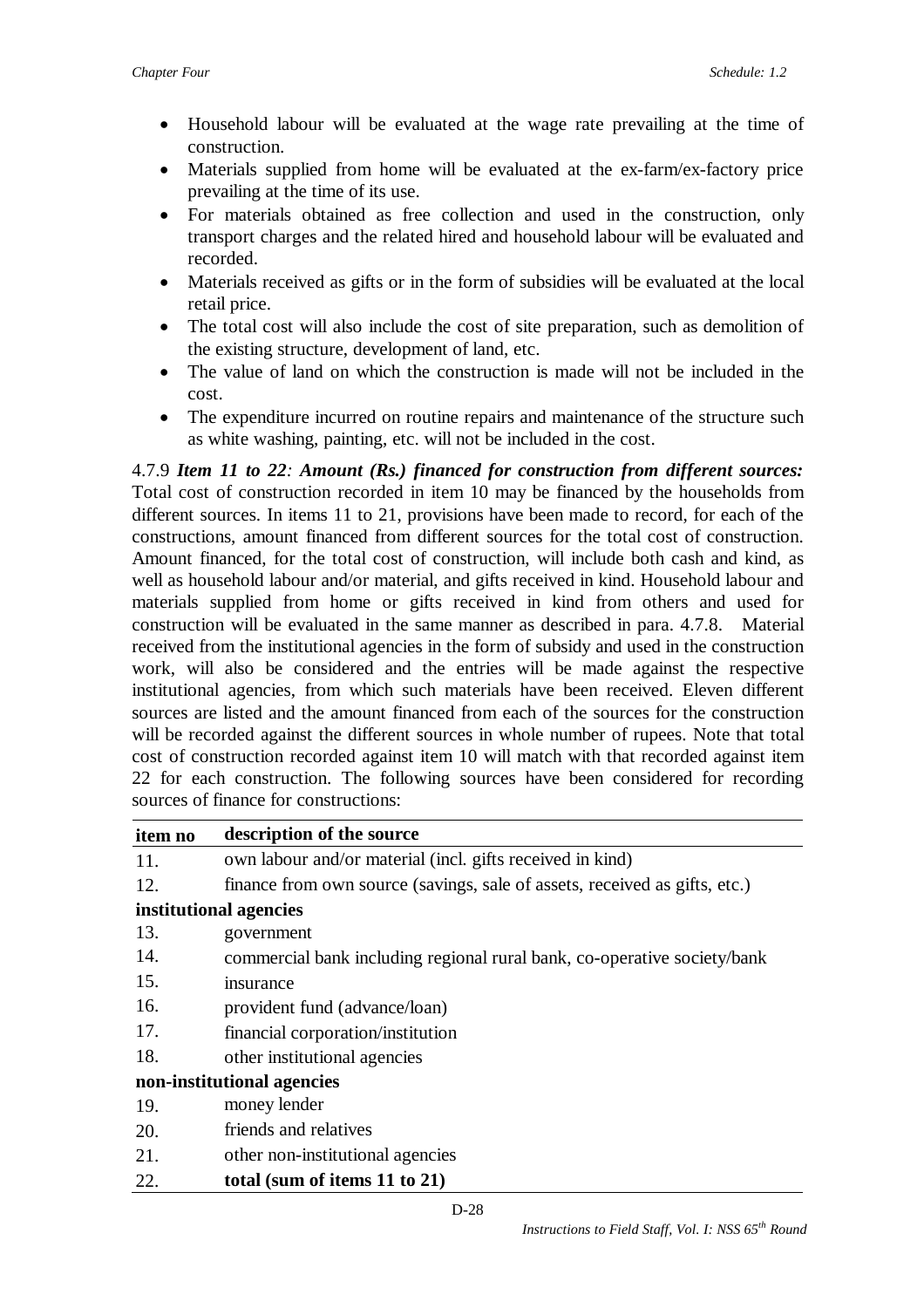Descriptions of the different sources listed above is given below:

*a) Own labour and/or material (incl. gifts received in kind):* This will include the household labour and/or materials supplied from home and materials received as gifts from other households and used in the construction. Though this will not include materials used from free collection, the transport charges and the related hired and household labour associated with such free collection will be evaluated and recorded. Besides, materials supplied from home will be included here, which will be evaluated at the ex-farm/ex-factory price. Materials received as gifts from other households will be evaluated at the local retail price for recording entry. Materials may be received, sometimes, from friends and relatives or other non-institutional agencies as gifts. These will be considered against this item. However, if material is received from the institutional agencies in the form of subsidy and used in the construction work, the entries will be made against the respective institutional agencies, from which such material has been received.

*b) Finance from own source (savings, sale of assets, received as gifts, etc.):* The amount to be entered against this item relates to the savings of the different members of the household. This will also include non-refundable amount drawn by some of the household members from provident fund account, i.e., final withdrawal or part withdrawal. Besides, money received as gifts from friends or relatives and amount received from sale of assets and used in the construction work will also be included in this item.

### **Institutional Agencies**

*c) Government*: When money (including subsidy received either in cash or kind) is received from the central or state governments, to finance the construction, these will be considered here.

*d) Commercial Banks including regional rural bank, cooperative society/bank*: Amount spent on construction out of money (including subsidy received either in cash or kind) taken from commercial banks, including nationalised banks, regional rural banks, State Bank of India and its associates like State Bank of Rajasthan, State Bank of Mysore, etc., and foreign commercial banks operating in India may be considered here. Similarly, money may be obtained from agencies such as cooperative society/banks, like district or central cooperative banks or other types of cooperative societies, etc. Such amount will also be considered here.

*e) Insurance*: All loans taken from Life Insurance Corporation, Postal Life Insurance and other insurance funds may be considered to be loans taken from 'insurance'.

*f) Provident Fund*: Refundable advance/loans taken from a Provident Fund account, such as a Contributory Provident Fund, a General Provident Fund, a Public Provident Fund or any other provident fund in the public/private sector offices and companies, by the employees of the respective concerns, or account holders in case of a Public Provident Fund, will be classified in 'Provident Fund'.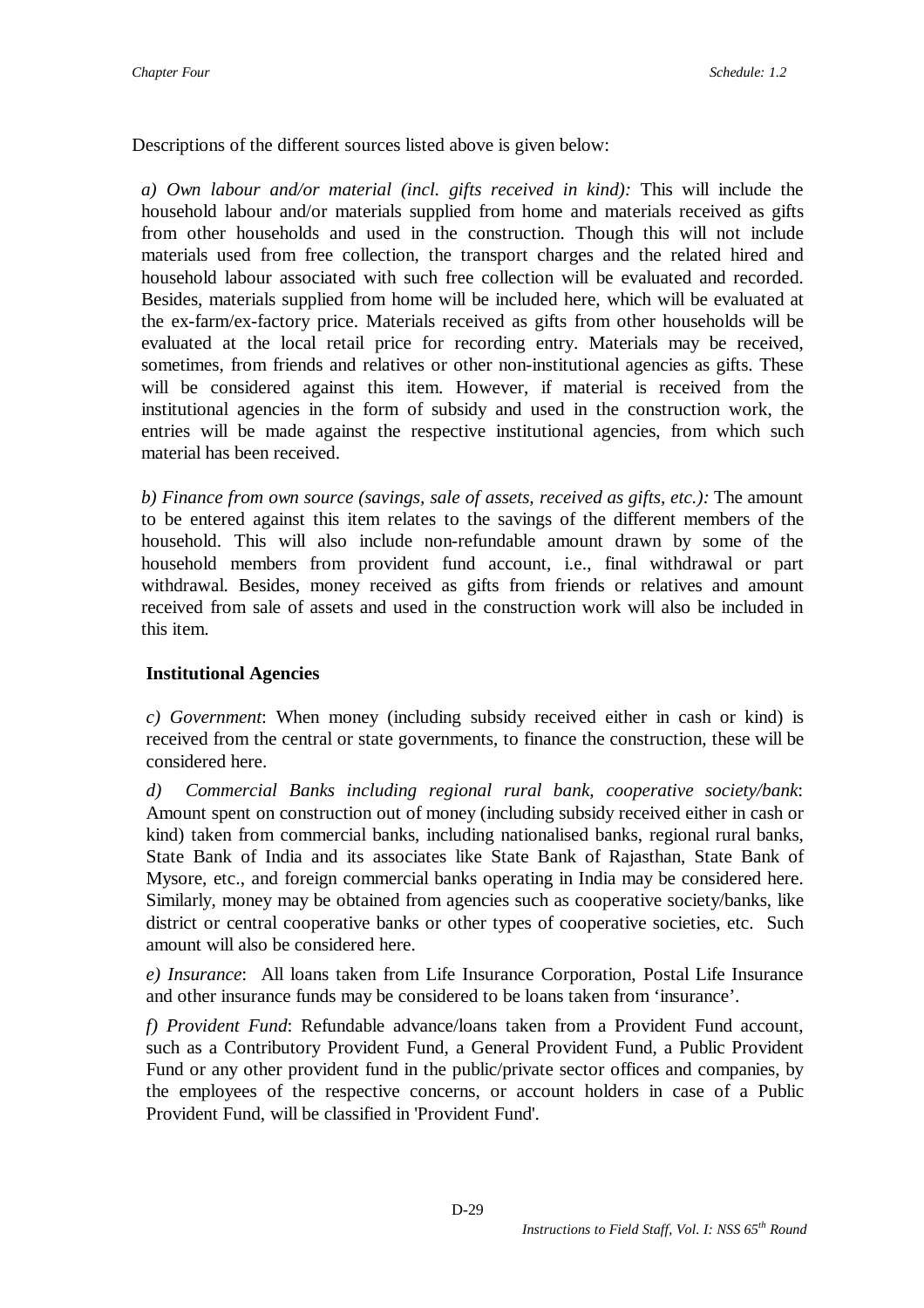*g) Financial Corporations/ Institutions:* Institutions such as Housing Development Finance Corporation Limited (HDFC), Housing and Urban Development Corporation Limited (HUDCO), etc., may be considered here.

*h) Other Institutional Agencies*: Amount raised by the households from financial institutions other than those listed above have been treated as loans from 'Other Institutional Agencies'.

### **Non-institutional Agencies**

*i) Money lender*: Persons who lend money on interest will be considered as money lenders.

*j) Friends and relatives:* Friends and relatives in this particular context are those who lend money free of interest. A friend or relative who charges interest for any loan advanced will be regarded as money lender.

*k) Others*: Any non-institutional credit agency not covered above has been considered under this category.

4.7.10 *Item 22: Total (sum of items 11 to 21):* In item 22, sum of the entries in items 11 to 21 is to be entered. Note that this should match with the entry made against item 10 separately for each construction.

4.7.11 *Items 23 to 27: Cost of construction during last 365 days (Rs):* Expenditure incurred on the constructions during the last 365 days will be recorded against these items, separately for each construction with the following break-up:

**in items 23 and 24: material – separately for pucca and others, in item 25: labour, and in item 26: others (service charges, etc.).** 

It may be noted that the cost of purchase or procurement of only that part of the total materials, labour (household labour will be evaluated at the wage rate prevailing at the time of construction) and services hired (i.e., expenditure incurred including payment due on account of professional and personal services, municipal and other taxes and fees, etc. for construction) which have actually been utilised in the construction during the last 365 days will be considered for making entries in these items. As such there must be positive entry in at least one of the items 23 to 26 for each of the constructions undertaken during the last 365 days. The total of the expenditure, recorded in items 23 to 26 will be recorded against item 27. Household labour and material supplied from own source and materials received as gifts will also be included in the respective items. Expenditure relating to the material and labour purchased, hired or procured but not used in the construction during the last 365 days will not be taken into account for filling in this item. It may be noted that, service charges, i.e., expenditure incurred (including payments due) on account of professional and personal services, municipal and other taxes and fees if any for construction, rental and hire charges of equipment used for construction will be included with 'others'.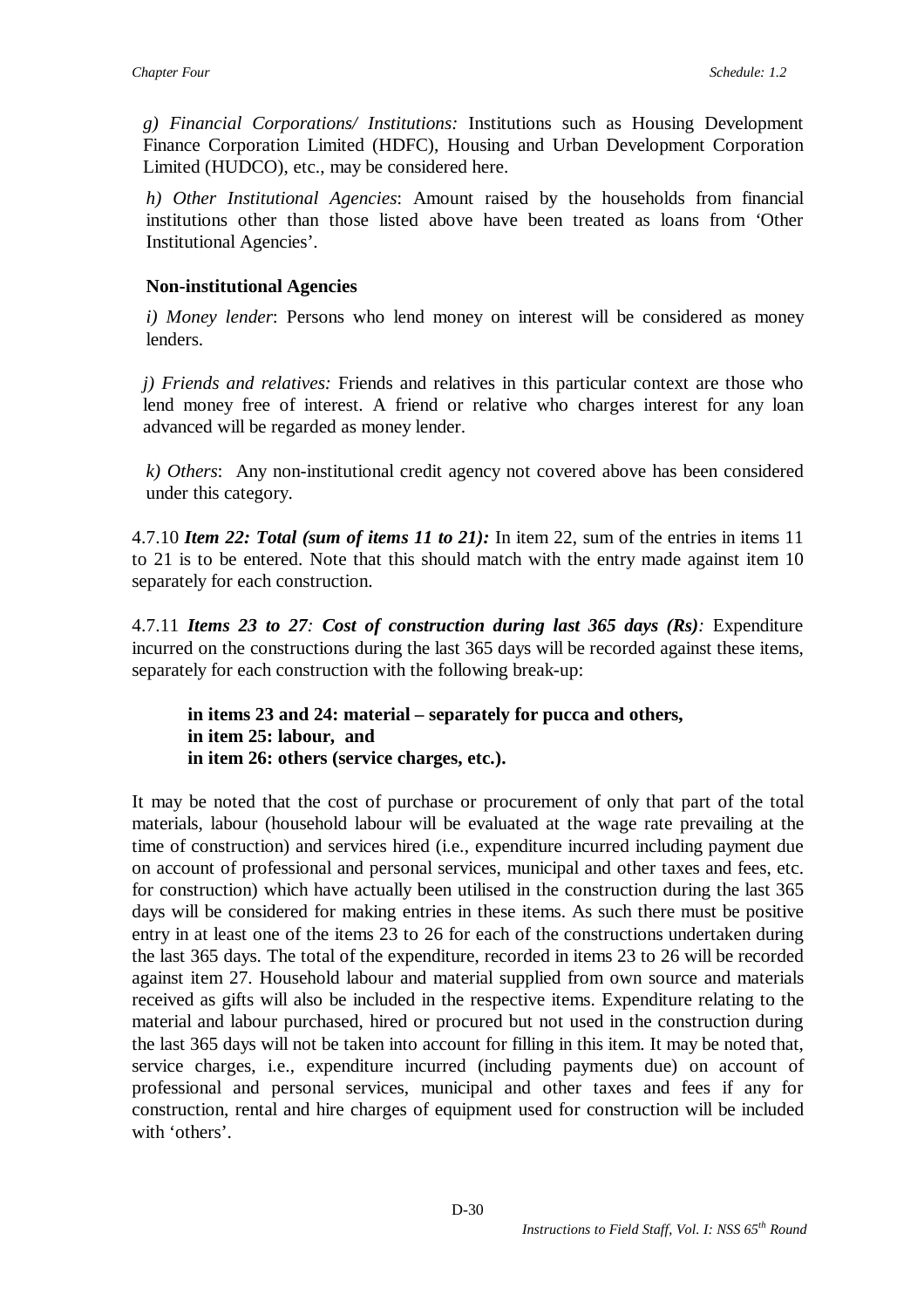4.7.12 *Items 28 to 30: First-hand purchase of constructed house / flat at the present premises and elsewhere during the last 365 days:* In items 28 to 30 details on the firsthand purchase of constructed house/flat during the last 365 days will be recorded. It may be noted that if a household acquired residential units by ways other than purchase, say acquired free from non-household entities, these will also be considered for making entries in items 28 to 30.

4.7.12.1 *Item 28: Number of residential unit acquired during last 365 days:* In this item, the total number of residential unit (s), the sample household has acquired during the last 365 days will be entered. If the household has not acquired any residential unit during the last 365 days, zero (0) may be entered in this item.

4.7.12.2 *Items 29 and 30:* Items 29 and 30 will be filled in if entry in item 28 is greater than zero  $(0)$ .

4.7.12.3 *Item 29: If entry > 0 in item 28, total floor area (in square feet and in whole numbers*): In this item, total floor area of all the residential units acquired during the last 365 days will be entered in square feet. If entry in item 28 is 0, a dash (-) may be put in this item.

4.7.12.4 *Item 30: Total expenditure incurred for residential unit acquired during last 365 days (Rs.):* If the sample household did not carry out the construction itself but acquired the residential units during the last 365 days, total expenditure for that residential unit will be considered here. It may be noted that only the first-hand purchase of the residential units are to be considered. If the cost of the land is paid separately, then the amount paid for the land will not be considered for recording the total expenditure. But if it cannot be separated, the total would include the cost of the land. It may be noted that, if some amount is due to be paid but the residential unit has been acquired during the last 365 days, the amount paid and the amount payable will be added up and entered in this item. If the sample household acquired residential units by ways other than purchase during the reference period, say acquired free from non-household entities, the market value of the residential unit will be considered for making entry in item 30.

### 4.7.13 **Treatment of some cases of constructions in Block 7**

i) In case a construction has been undertaken jointly by Household A and Household B for residential purposes during the reference period, particulars of the construction will be recorded in items 4 to 27 according to the share of the sample household.

ii) Information will be collected only for the residential part (of the floor area) of the construction if it is partly for residential and partly for non-residential purpose. In case a part (floor area) is used for both residential and non-residential purposes, the entire area will be considered.

iii) In some cases, especially in the rural areas, the accommodation availed of by a household (dwelling unit) may be such that some of the rooms or even structures, which are used by the sample household for living purposes, are at a distance (may be at a different premises) from the remaining rooms used by the household for living purposes. These rooms are generally used as living purposes by the household members because of shortage of space. The dwelling unit for the sample household will constitute of all such rooms and structures also.